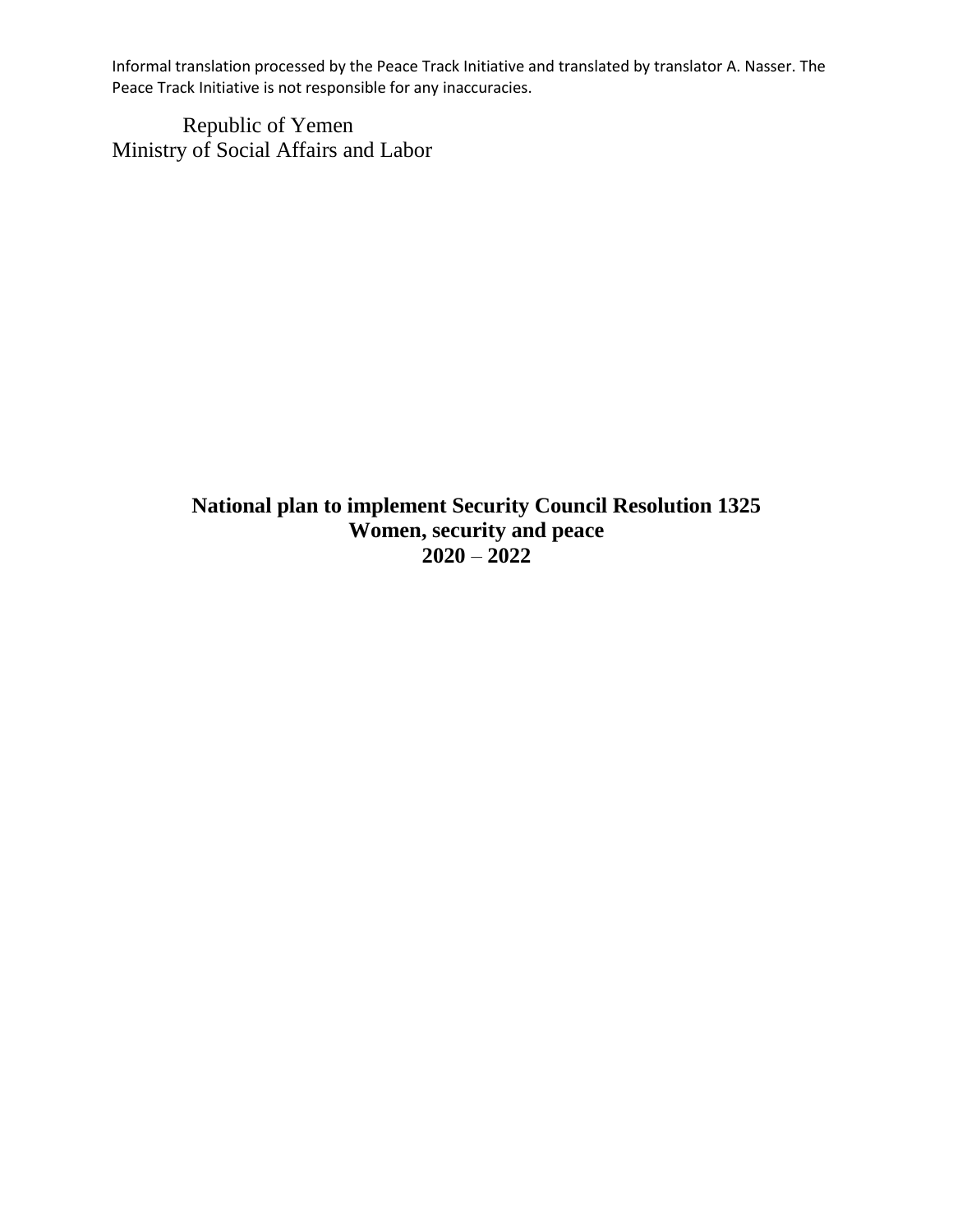# **Preface**

The national work plan is an important step to implement Security Council Resolution 1325 on women, peace and security from the theoretical stage to the practical stage. This plan gathers all the partners to unify the efforts to implement the international resolution, in order to realize the political, legal and patriotism value of the resolution.

The Yemeni government understands the importance of the resolution as it does not consider women as victims of conflict and peace only, however, it believes in their role as an important factor in causing change, defusing conflicts and their role in building communities that based on equality, social justice and achieving human dignity.

For these reasons, the government was keen to formulate an action plan that would respond to the UN resolution on women, security and Peace and all international conventions that were ratified, especially the Universal Declaration of Human Rights as other international treaties and conventions. In addition to that, to confirm ″ its commitment to protect women during conflicts and enhancing their participation in peacebuilding tracks in accordance with the Security Council Resolution1325.

The plan represents an important "and successful" project to protect women, enhance their position and role, and to preserve internal peace. The plan is the result of national efforts led by the Ministry of Social Affairs and Labor as it is the concerned authority to implement the UN resolution. This effort is the result of the work of all governmental partners and civil society organizations who approved a unified vision to deal with the UN Resolution 1325 .

The action plan means taking practical measures, programs and projects to protect women and combat domestic violence. It also helps their access to decisionmaking positions, and to have their needs as an essential part of development plans.

To ensure the implementation of the plan, the concerted efforts of governmental  $\&$ non-governmental agencies and international organizations require considering that women protection and the enhancement of their role is the issue of the whole society.

In conclusion, I can only express my thanks and appreciation to the technical team and to all government and non-governmental agencies who participated in preparing the national action plan.

> D.Ibtihaj Abdulqader Al-Kamal Minister of Social Affairs and Labor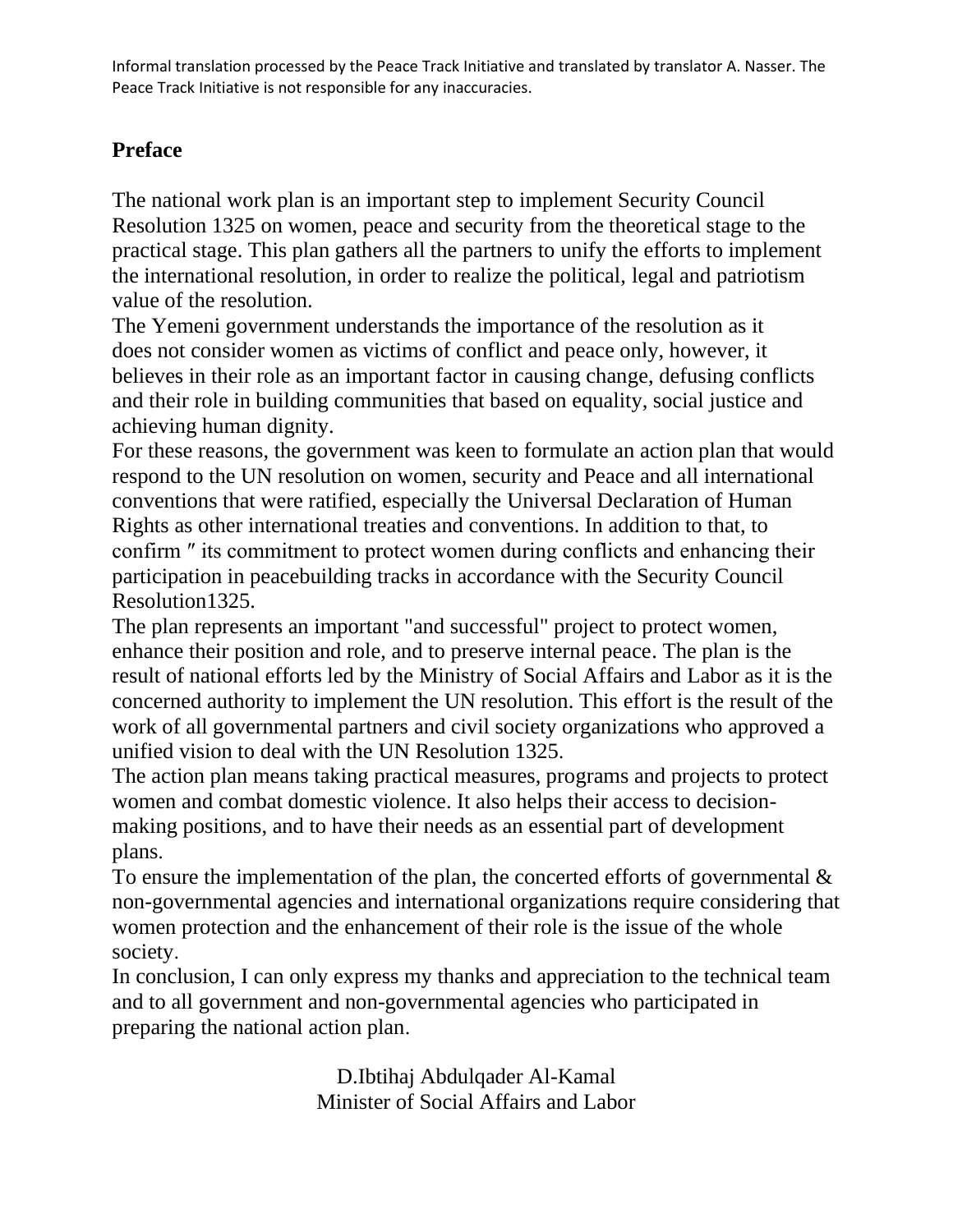#### **Introduction**

The issuance of Security Council Resolution 1325 is extremely important as it puts an end to women violations during armed conflicts and beyond, as an implementation of international covenants, the Universal Declaration of Human Rights and constitutional rights, which urge countries to protect women and prevent them from any violation to their rights in times of conflict, as well as to enable them to participate in the decision-making process.

The Republic of Yemen has taken measures to respect and apply the rules of international law through the Article 6 of the Constitution, which affirms commitment to work with the United Nations Charter and the Universal Declaration of Human Rights, the Arab League Charter, and recognized rules of international law. The Republic of Yemen wasn't satisfied only by ratifying international agreements and conventions which are related to respecting the rules of "International Humanitarian Law" including international covenants to protect women during armed conflict, but also it reflects them on a national laws and legislation framework, it entitles rights without discrimination based on sex and its contribution to all economic, social and cultural fields.

Resolution 1325 of the 4213 session of the Security Council expressed the concern of the United Nations towards the difficult situations that women live around the world due to the persistence of fighting and armed conflicts, which lead to an increase in the number of civilian casualties, particularly women and children. The wars and armed conflicts that have confronted Yemen over the history have led to negative repercussions on the development, disrupting economic activities, destroying infrastructure, and increasing numbers of displaced people.

The bottom line is that the suffering of the poor and those in need of humanitarian assistance has increased, mostly for women and kids. Despite of the impact of wars and armed conflicts that affect all categories of the society, however, women are more vulnerable to face risk, they bear a heavy burden ″ of wars' psychological, health, social and economic" effects as well as to displacement and widowhood. As a consequence, the national action plan (2020-2022) considers the activation of Security Council Resolution 1325 and the subsequent decisions as a response to the security and military challenges in the region, in which it reflects the interest of the Republic of Yemen in respecting human rights and promoting the concept of justice, equality and partnership.

The plan responds to the recommendations of the Security Council that call for partnership with the NGOs to face extremism and enhancing women's participation to play new and important roles in preventing Conflicts.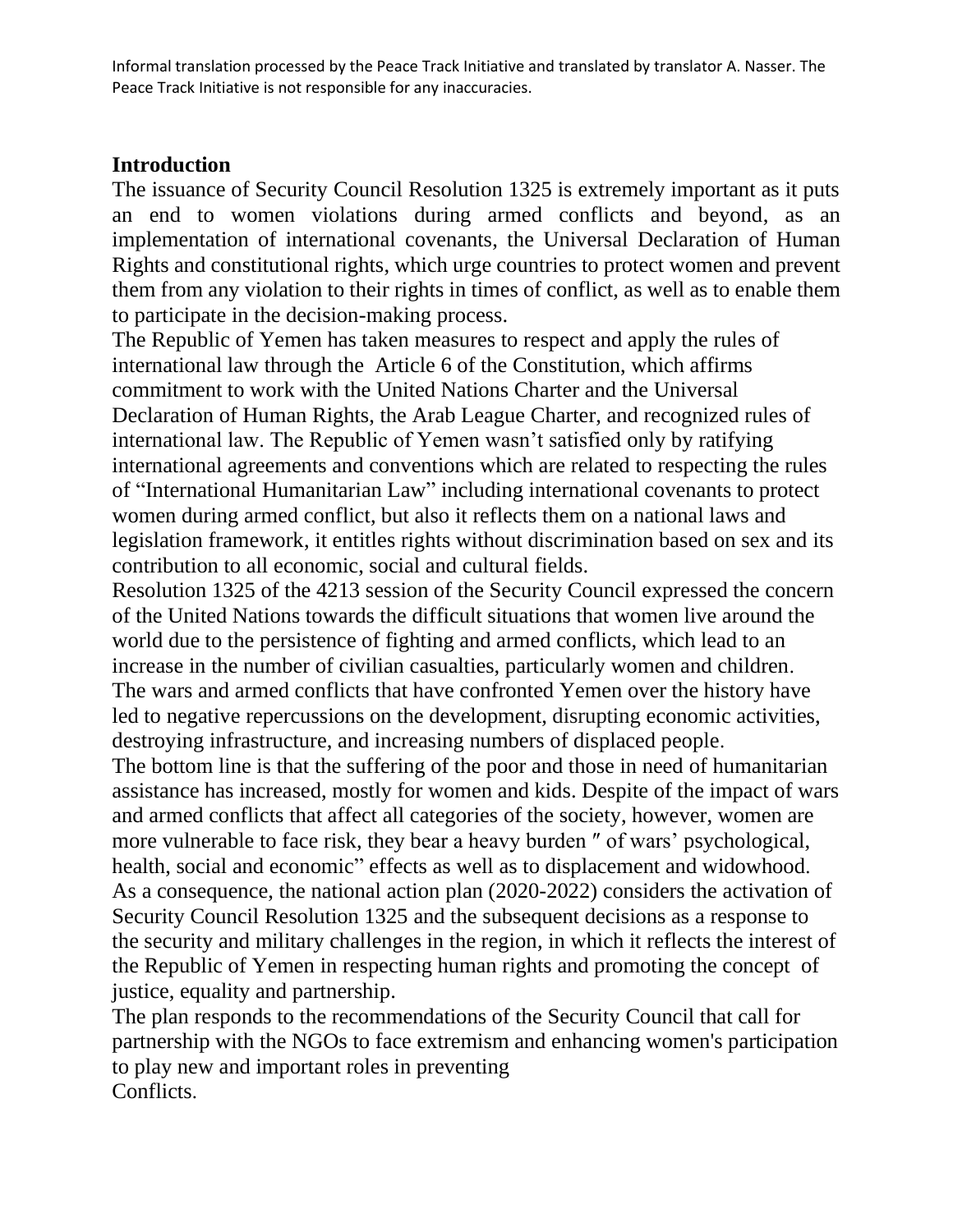The plan aims to provide protection to women during conflict and post-conflict and to enhance their participation in decision-making positions at the local, regional and international levels. It also aims to enhance their role in conflict prevention and peace-building.

The national action plan includes programs and projects to achieve strategic goals, expected outputs & indicators and define the roles assigned to each party within a specific time frame.

## **First: work methodology**

The Ministry of Social Affairs and Labor is keen on preparing the national plan for women, security and peace, in partnership with all relevant government agencies and NGOs related within a specific and clear methodology that helps in reaching an integrated vision for formulation a national plan.

# **Workshop:**

During August 2018, the Ministry of Social Affairs and Labor organized a threeday workshop in cooperation with the Friedrich organization, in which representatives participated for governmental and non-governmental agencies to formulate a national action plan, in order to implement the Security Council resolution which concerns about the required measures to protect women and girls in conflict and post conflicts within the framework of the four main pillars, which the Arab Executive Action Plan is based on partnership, protection, prevention & relief and recovery to ensure the protection of women during conflicts and post conflict. A technical team has been formed to take over formulation of the plan based on working papers and groups' work results.

## **preparing & formulating the plan**

This phase included the formation of a technical team comprising representatives of the Ministry of Social Affairs and Labor, Yemeni Women Union and Women National Committee for drafting the action plan based on the results of the analysis that was discussed in the workshop and the priorities agreed upon. In light of this, interventions, required activities, outputs, expected results and responsibility for implementation and timeframe were all identified in the draft of the action plan.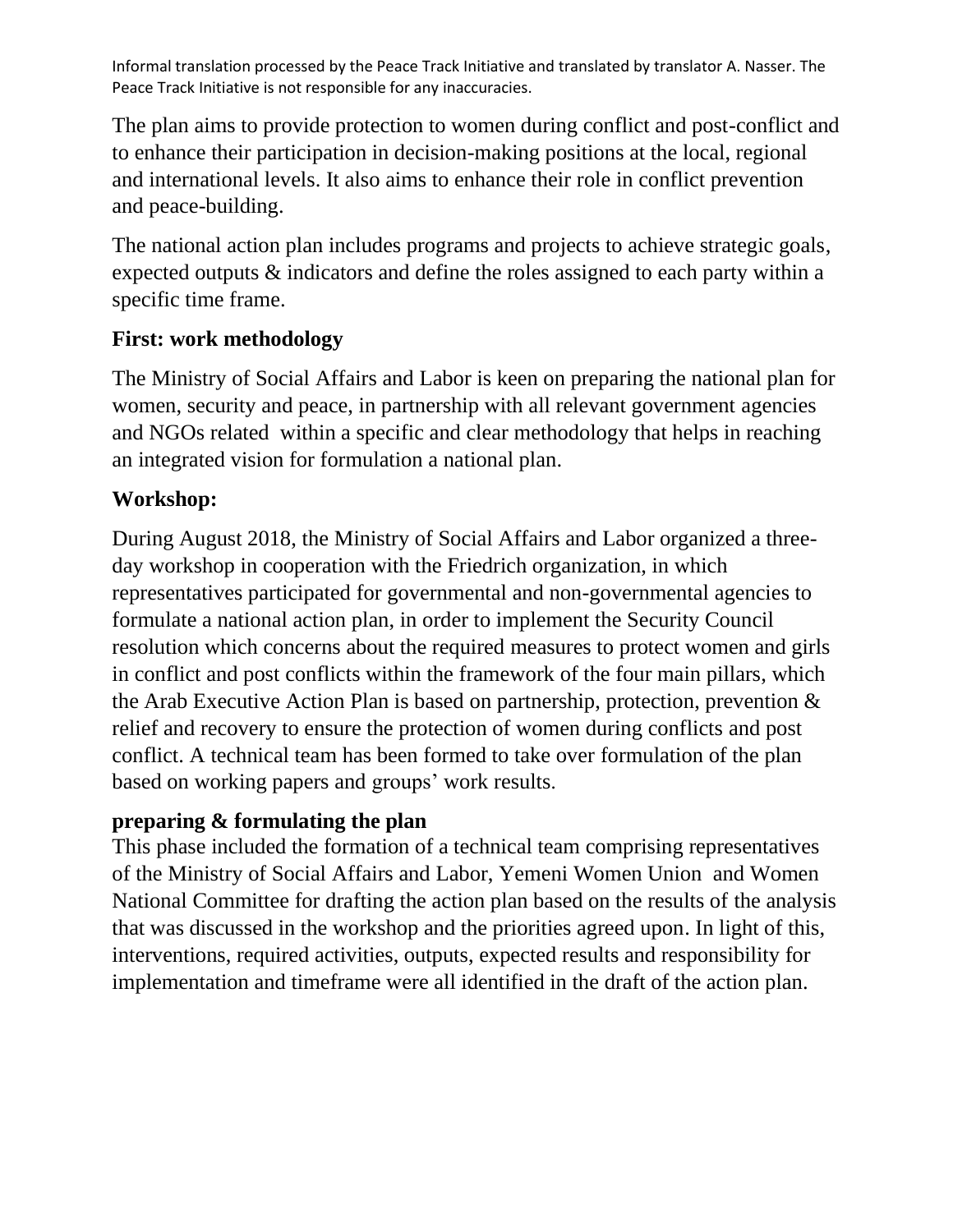# **Meetings to review the plan**

A national committee was formed based on Cabinet's decision No. (106) for the year 2018 to discuss the national action plan draft for women, security and peace, as implementation for the Security Council Resolution 1325 on women, security and peace. The committee includes representatives from the concerned parties to implement the plan (the formation of the committee is attached).

A two-day workshop was held in Aden to discuss the plan's draft and to develop its contents. The Participants were the relevant ministries, specialized NGOs in defending women's rights & women's economic empowerment, and international organizations; the results of this workshop contributed to improve the contents of the plan which go in line with the Security Council resolution1325.

Another two-day workshop was also held in Amman, Jordan in cooperation with ESCWA to train trainers from the Ministry of Social Affairs and Labor about the Universal Human rights framework, women, peace and security mechanisms, women's participation in peace-building processes and to have a review on the national plan.

# **Second: context and justifications**

# • **context**

The population of Yemen is about 26,988,900 people, with males representing 50.4% and females %49.6 of the total population, in light of the population growth rate of 3.4%, it is expected to reach to 53 million people by 2031.

After four years of conflict and continued war, the Yemeni economy has contracted "sharply ".Official reports indicate that the 2015 GDP shrank by almost 28% .

The escalating conflict since March 2015 has disrupted economic activities and destroyed the infrastructure widespread. Since the second quarter of 2015, oil and gas exports have stopped, as oil used to cover more than 70% of the total revenue of the country budget and represented 25% of Gross Domestic Product (GDP). Imports also contracted, apart from food and products bioenergy. The annual inflation rate reached about 30% in 2015, and it is expected to increase significantly greater with the continued poor fiscal performance.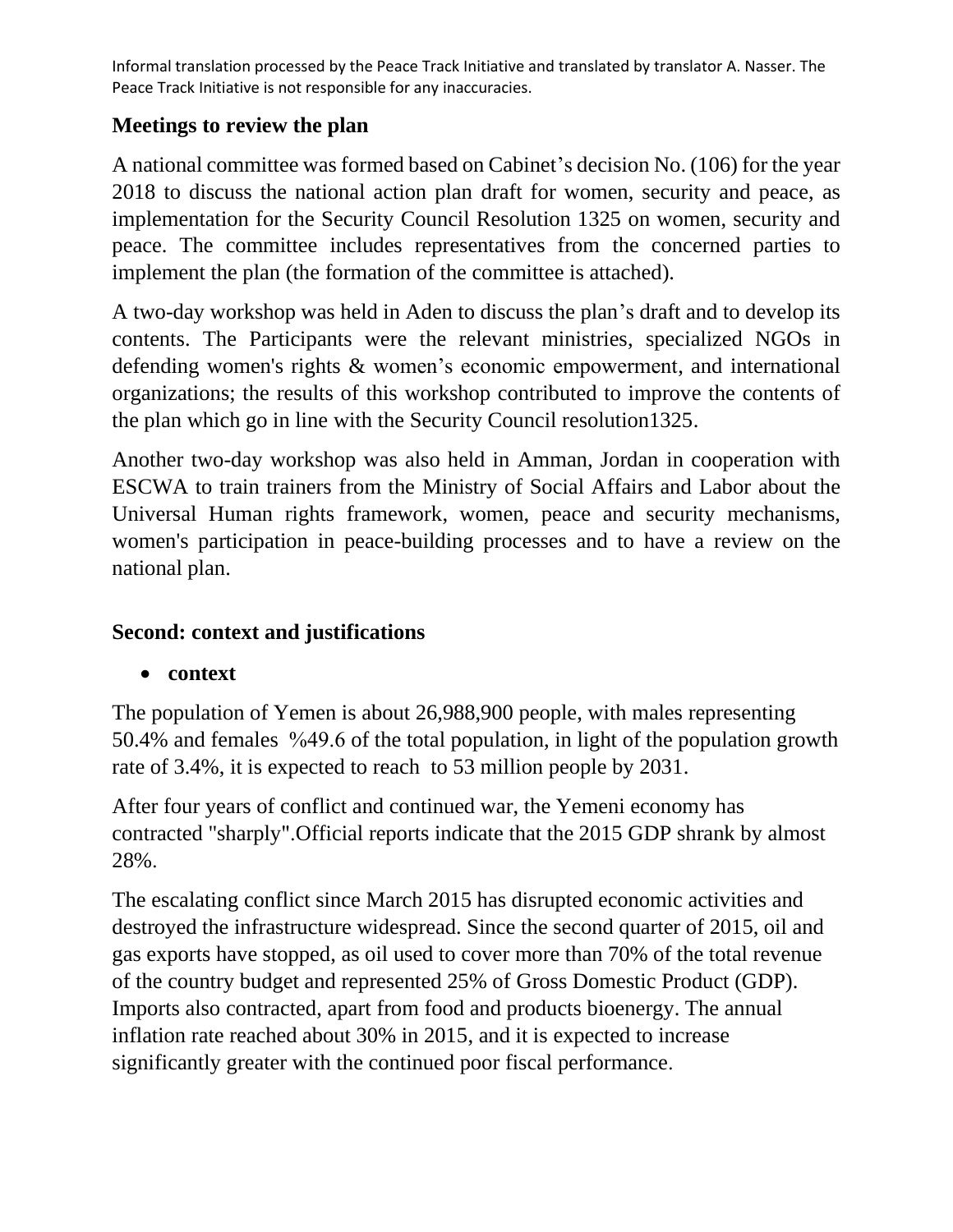The contraction of economic growth presents one of the most prominent challenges facing Yemen today, as it was accompanied with the increase of the proportion of persons below the poverty line that escalated to 85% as a result of the decline continued per capita GDP to \$ 290 in 2016, and it is expected that it will continue to decline in the future. Moreover, the discontinuance of donor financing further deepened the economic downturn, while the destruction of public & private infrastructure and facilities results to high economic losses. Furthermore, it causes wasting of development efforts that formed the base to a better development stage, as well as imposing heavy burdens on next-generation asset rebuilding to restore confidence in the business environment.

It also reflected the impact of the crisis on the labor market and the loss of thousands of workers to their employments and jobs, and thus, the problem of unemployment increased to reach high levels. The government made great efforts to achieve economic stability, oil re-exportation, economic growth and living improvement.

The crisis of the displaced people has worsened with the continuation of the conflict, and estimates indicate that the number of displaced people reached about more than 3 million, and they constitute 13% of the population. The percentage of displaced women increases more than men as the World Bank report in June 2016 indicates that 52% of Internally displaced persons (IDPs) in Yemen are women, and many are responsible for their families in displacement areas.

In the Yemeni context, the absence of adult men can be explained by the death of males as they join a warring group, or because their departure to neighboring cities seeking for jobs. More importantly, their absence makes it difficult for displaced women to access humanitarian aid.

In 2000 Security Council Resolution 1325 was issued on women, security and peace. Yemen affirmed its commitment to the decision and has consistently formulated a national plan for women, security and peace to provide protection for women and girls during conflicts and post conflicts, as well as enhancing their role in economic and social development. Yemen also confirmed fully respect for the International Law, that's applied to their rights and protection as being civilians, in particular the obligations applicable to these parties under the Geneva Conventions of the year1949 and its 1977 Additional Protocol,and The 1951 Refugee Convention and its protocol for the year1967, the 1977 Convention on the Elimination of All Forms of Discrimination against Women and its optional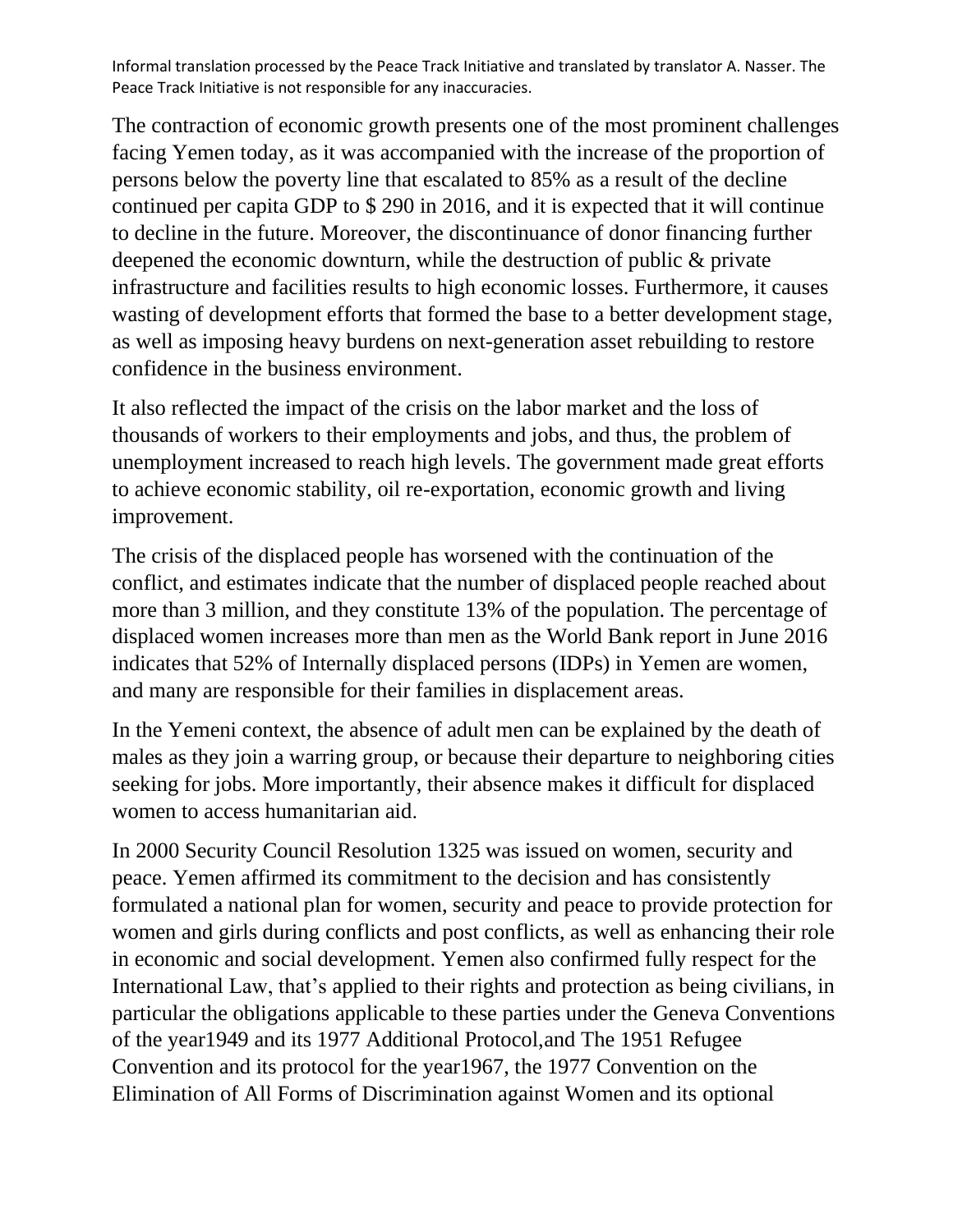protocol, the 1989 United Nations Convention on the Rights of the Child and its two optional protocols which were on May 25, 2000, taking into account the relevant provisions of the basic Rome Statute of the International Criminal Court ICC.

# **Justifications** :

The actual study of the current political situation in Yemen makes us admit that there are justifications and reasons to develop a national plan for women, security and peace, in order to provide protection for women and girls during conflict and post conflicts, and these justifications are:

➢ Yemen has witnessed many wars throughout history, as it is currently experiencing a violence internal war that caused severe humanitarian damage and many victims, most of them women and children, it also led to undermining the national economy, not to mention the growing activity of the extremist groups.

The situation on ground indicates that women and children are easy targets in armed conflict. Civilian women and girls, just like men, face death during armed conflict, forced to flee, injured and lose their livelihood. Women and girls are exposed to all forms of violence, and they need effective measures to protect them from all forms of violence and to enhance women role in preventing conflicts and contributing in peacekeeping efforts.

- $\triangleright$  One of the war repercussions is the increasing number of the displaced people, most of them are women and in need of humanitarian assistance, gender programs and projects, in addition to create job opportunities for IDPs in the camps to improve living conditions.
- ➢ The influx of refugees from across Africa turns Yemen into a transit point to neighboring countries, as a result, the existence of refugees exploitation in armed conflicts by Houthis and in all forms of human trafficking & smuggling; all of that contributes in the country's disorder and in security disturbances .

All of these reasons and justifications that led to a sense of the importance to take the necessary measures to protect women and girls of all forms of increasing violence beside the discriminatory practices against them.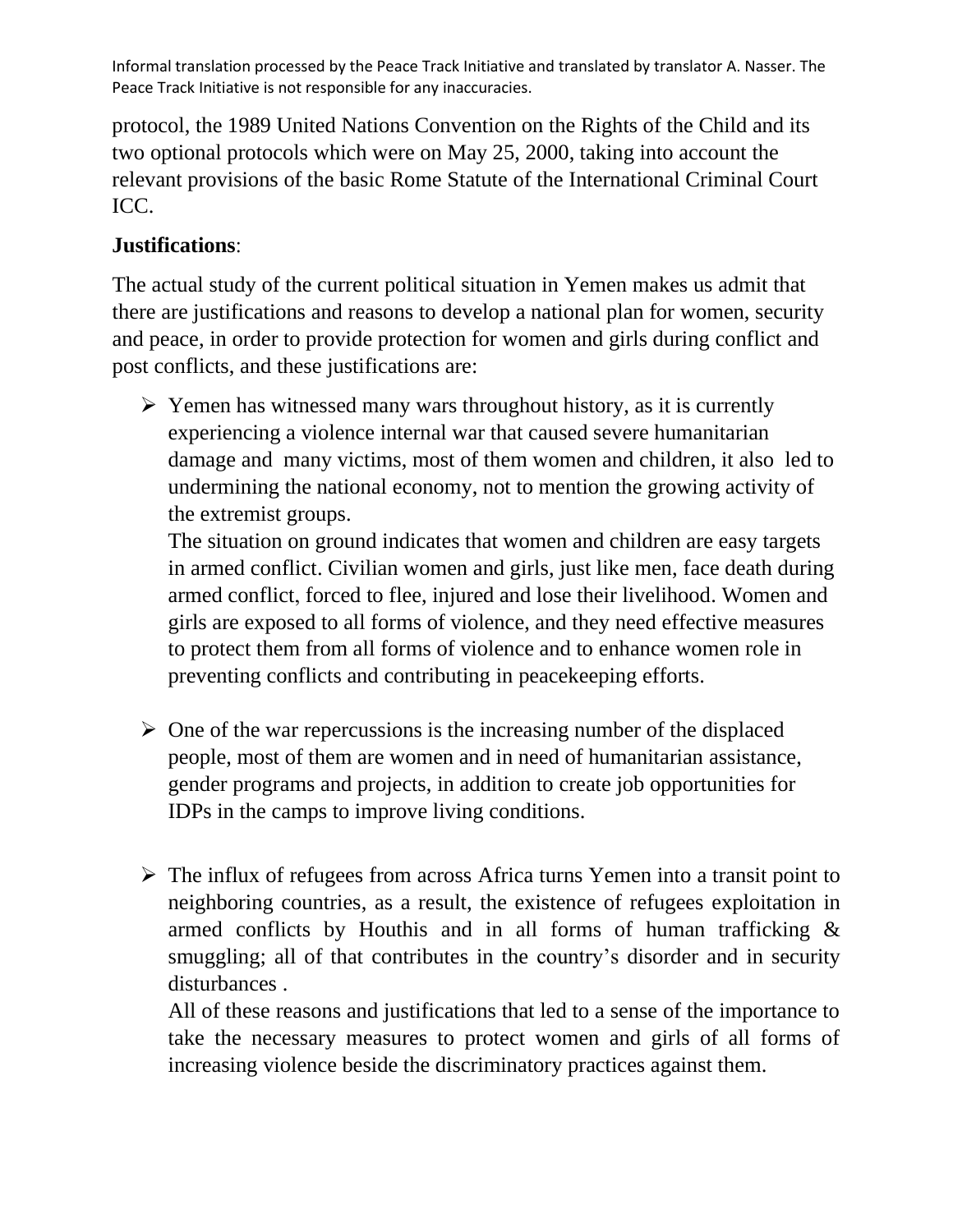The whole of these theoretical and realistic justifications call for Yemen to work seriously to implement Resolution 1325 and its complementary decisions, through developing a national action plan that responds to the needs of the current stage Yemen is going through.

The national plan is a glimmer of hope and a window that must be opened to accommodate women's rights and ambition to ensure their protection from the effects of wars or armed conflicts, and crimes against humanity. Furthermore, to make women as a right demander, rather than being a right's topic that is issued and implemented in women isolation.

## **Third: The situation of women in Yemen during armed conflicts and post conflicts**

#### • **Women during conflict**

Women are further marginalized and subjected to violence crimes during and post- wars, and it is rarely to observe a gender perspective in planning and implementation.

Therefore, it is necessary to pay attention to the reality of women situation in war and post-war by conducting field studies to consider women needs and conditions. Also, by preparing appropriate programs of war & conflicts wounds treatment on women, and how to protect their acquired rights, as available current studies in Yemen which point that there is an increase in poverty among women, and an increase in the percentage of female breadwinners for families, beside suffering from psychological stress that leads to severe mental disorders among women. Current studies indicate a deterioration of women conditions during the conflict in Yemen in all educational, health, economic, and political fields; there is even a fear that the role of women will decline in implementing what it has accomplished to break social and cultural restrictions in 2011 through the National Dialogue outcomes, including the "quota, and this leads to a decline in all the achievements of women in the past decades.

Armed conflicts and tensions in Yemen in more than one region have affected the humanitarian situation for women. It affected the security, financial and moral aspects of life. Currently, women feel of insecurity, fear, lack of public resources services, and lack of health care.

Moreover, women experience poverty and hunger, displacement with their children and searching for safety & a living after losing the only breadwinner in the family" husband". Women are lonely bearing the burden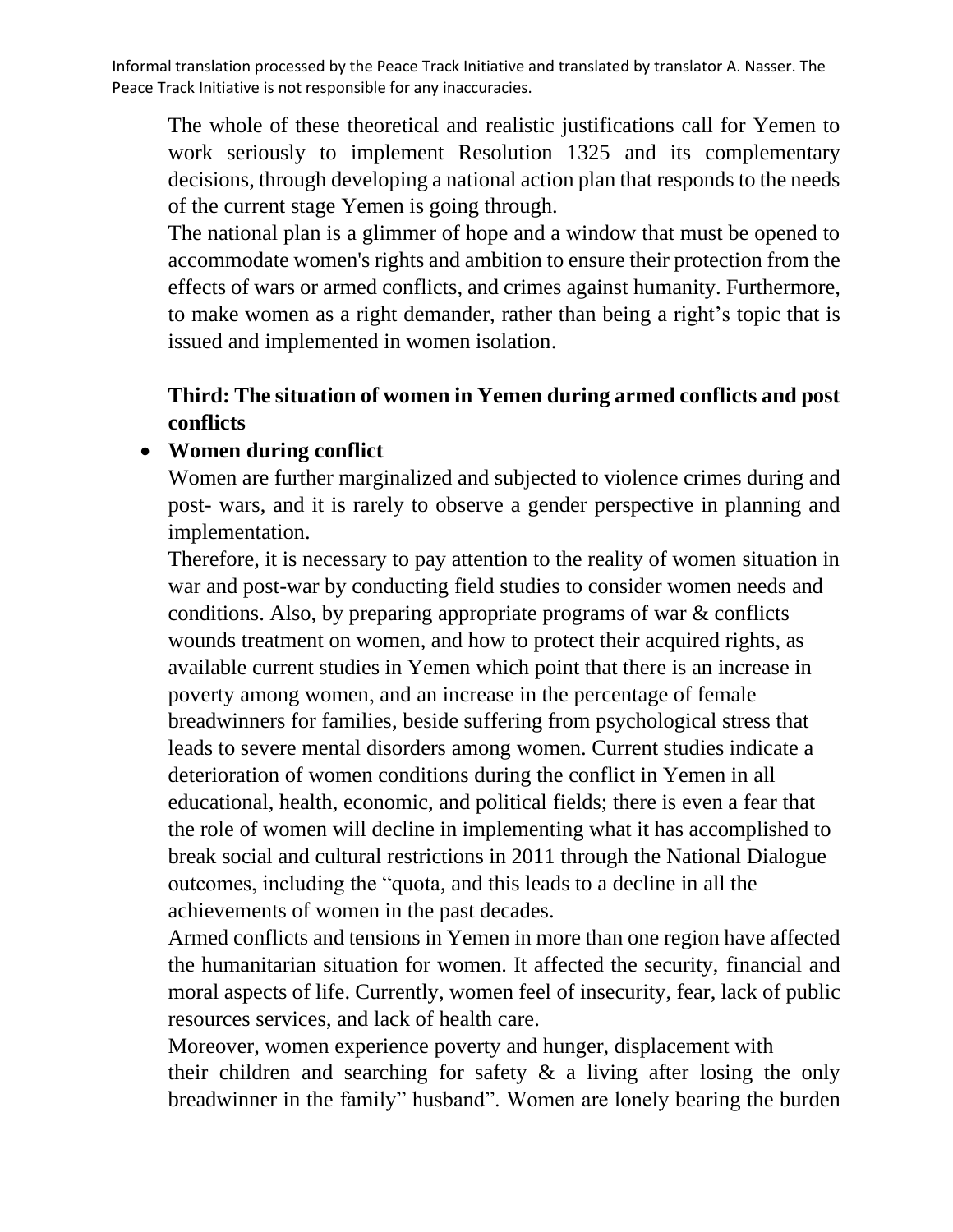of their children, under the pressure of being subjected to harassment and psychological, sexual and verbal abuse, which increase their suffering. Perhaps the worst effects of wars and conflicts on women is decreasing their human rights, such as the right to live in dignity, safety and stability, the right of education & work, and the right of mobility & living without poverty. Regard this, studies showed that women are suffering more in times of conflicts due to the exacerbation of their responsibilities towards their families and society.

The Yemeni Unity Constitution (1990) concerned with the existence of a basic rule to eliminate discrimination against women, according to CEDAW treaty, as Article 24 stipulates, the state guarantees equality for all citizens politically, economically and socially, and Article 31 stipulates that women are sisters of men, they have rights and responsibilities that are guaranteed and obligated by Sharia, and stipulated by law. Also as stated in Article 41 of the Constitution all citizens are equal in rights and public duties, Article 42 Every citizen has a right to contribute in political , economic and social life, and the state guarantees freedom of thought and opinion expression by speaking, writing and photographing within the limits of the law. The war escalated in March 2015, various types of weapons are used, and it was the last straw when it led to commit grave breaches to international law, causing the largest human-made humanitarian catastrophe. The death toll has increased, as well as the number of people in need of urgent humanitarian assistance to %82 which means 21.2 million people, in addition to 14.1 million people in needs of protection. The number of displaced people increased to 2.76million, including 260 schools which are used as shelters, and thus it barriered the education in them. All UN reports and studies assured that women humanitarian situation aggravated during war, as women face huge difficulty in everyday life, as a result of illiteracy, difficult health conditions and because of their sustenance for their families. Furthermore, there is a sharp decrease in agricultural production that women represent about 51.3% of its workforce.

Many cases are registered that indicate the existence of gender-based violence including sexual assault, harassment and physical abuse especially for female activists.

This was clearly demonstrated in the 2011 Arab Spring revolution, as well as domestic violence, especially among displaced women.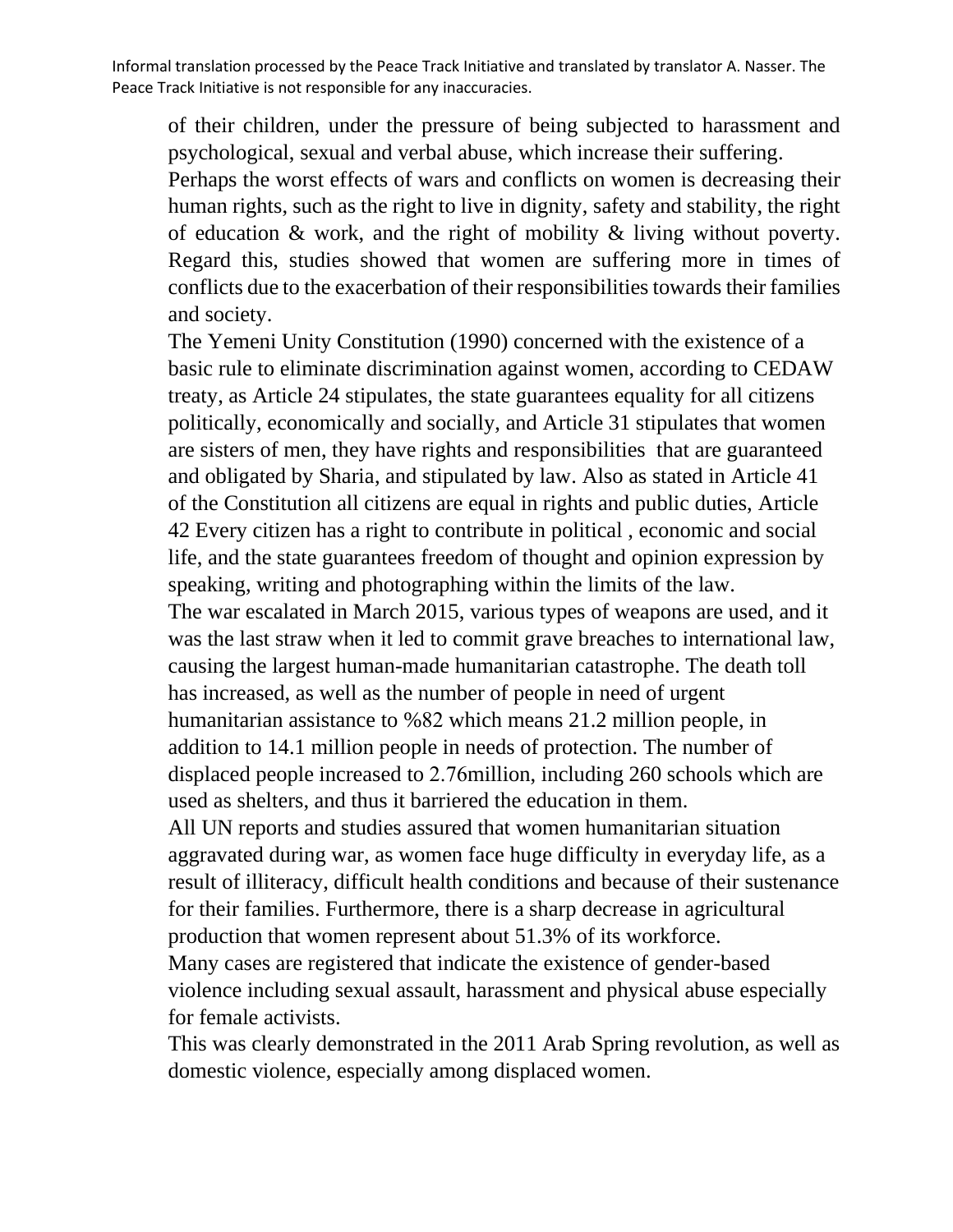Political and armed conflict led to a noticeable increase in the underage marriage; this deterioration threats the previous and positive efforts & achievements in this field.

War threatens women's right of life and endangers their lives, and subjects them to displacement, and loss. The security of women can't be achieved except in a safe society, and it must be emphasized that human security is within the country or at the international level, is not only because they are the basis of society and the pillar of its continuity, but because women are primarily human beings with a human rights guaranteed to live with dignity.

#### • **Political participation of women**

There is a high participation of women in dialogues, as women participated in the National Dialogue Conference that was held during March 2013 to January 2014, when women obtained a 30% participation rate of the total number of 565 participants. Women also participated in drafting the constitution of the federation state, and the number of female participants were 4 compared to 13 men, and they constitute more than 23% of the total participants. The number of women in the parliament is 2 compared to 299 for men and the number of women in ministerial positions is 2 compared to 35 for men. Also, it was agreed at the National Dialogue conference that 30% quota for women in governing bodies and institutions. Beside that woman will be present at any peace negotiations which are held under the auspices of the UN envoy, and there will be a part for women in the negotiations with no less than 30% for them "This reflects the government's keenness to enhance women's participation at all standards at decision making positions".

#### • **Women's participation in peacekeeping operations**

According to a report issued by the Restructuring Committee of the Ministry of Interior in March 2012, " 2,688 " women only work in the police force, compared to nearly 169,000 men, meaning that women constitute only 1.7% of the total staff of the Yemeni police. There is no recent data available on the rate of women's participation at the security services, especially since the females' work in the security services is almost suspended due to the war. A report of The Yemen Polling Center for public's opinion 2013 indicates the participation of women in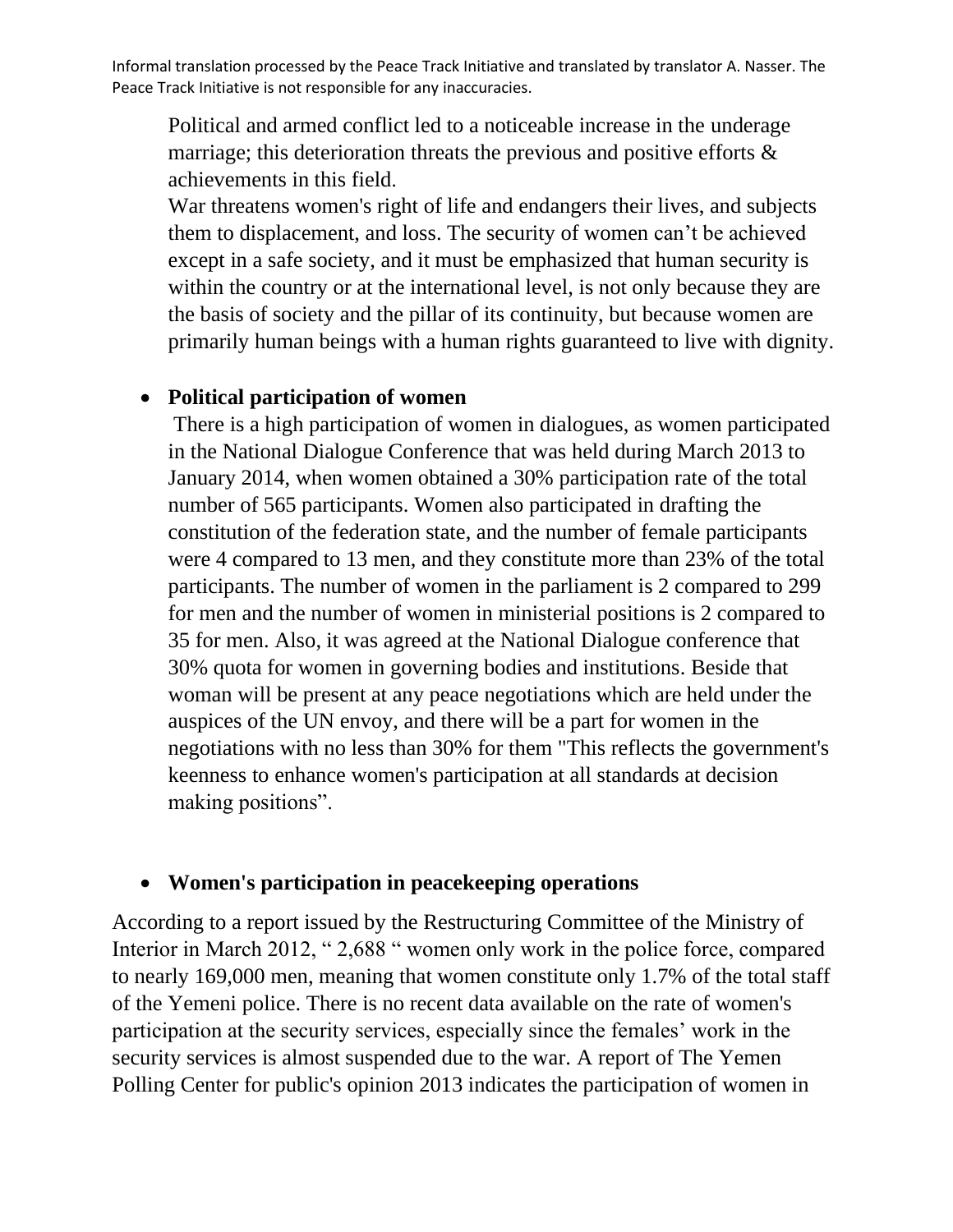counter-terrorism efforts in Yemen. Women also participates to carry out inspection tasks at security points or form a security belt in emergencies".

Women got training courses inside and outside Yemen to carry weapons, security raids and the fight against organized crime.

In order to achieve gender balance in the army and police, documents of the National Dialogue Conference included outcomes regarding the army and security structuring and their role to ″ enable and expand women's participation in the fields of the army, security, and intelligence services and to organize it by law ″. Since 2000, women have been allowed to join security institutions, after it was in the past an exclusive domain of men.

# • **Relief and recovery for women and girls during conflict and postconflict**

The child friendly spaces project is implemented including girls to provide psychological support services, women's training and rehabilitation center has been established (Center for Violence) in the Yemeni Women Union in 2017, and is still in the establishing process.

King Salman Humanitarian Aid and Relief Center is working to provide normal life needs in camps for the displaced people, such as medicines, shelters and education.

A number of relief programs have been approved including specialized clinics that provide all medical services for Yemeni refugees and displaced people in Djibouti, as well as projects to deliver clean and drinking water to IDPs in several areas of Yemen. Beside several projects to provide educational services, including two satellite channels broadcast nearly 4,000 direct lessons, benefiting over a million students. IDP camps have been established by the government and the UAE Red Crescent in several regions of Yemen.

# **Fourth: Legal frameworks to protect women**

# **International agreements and conventions ratified by the Yemeni government**

The Republic of Yemen has ratified conventions and protocols for the protection of women during conflicts in the following: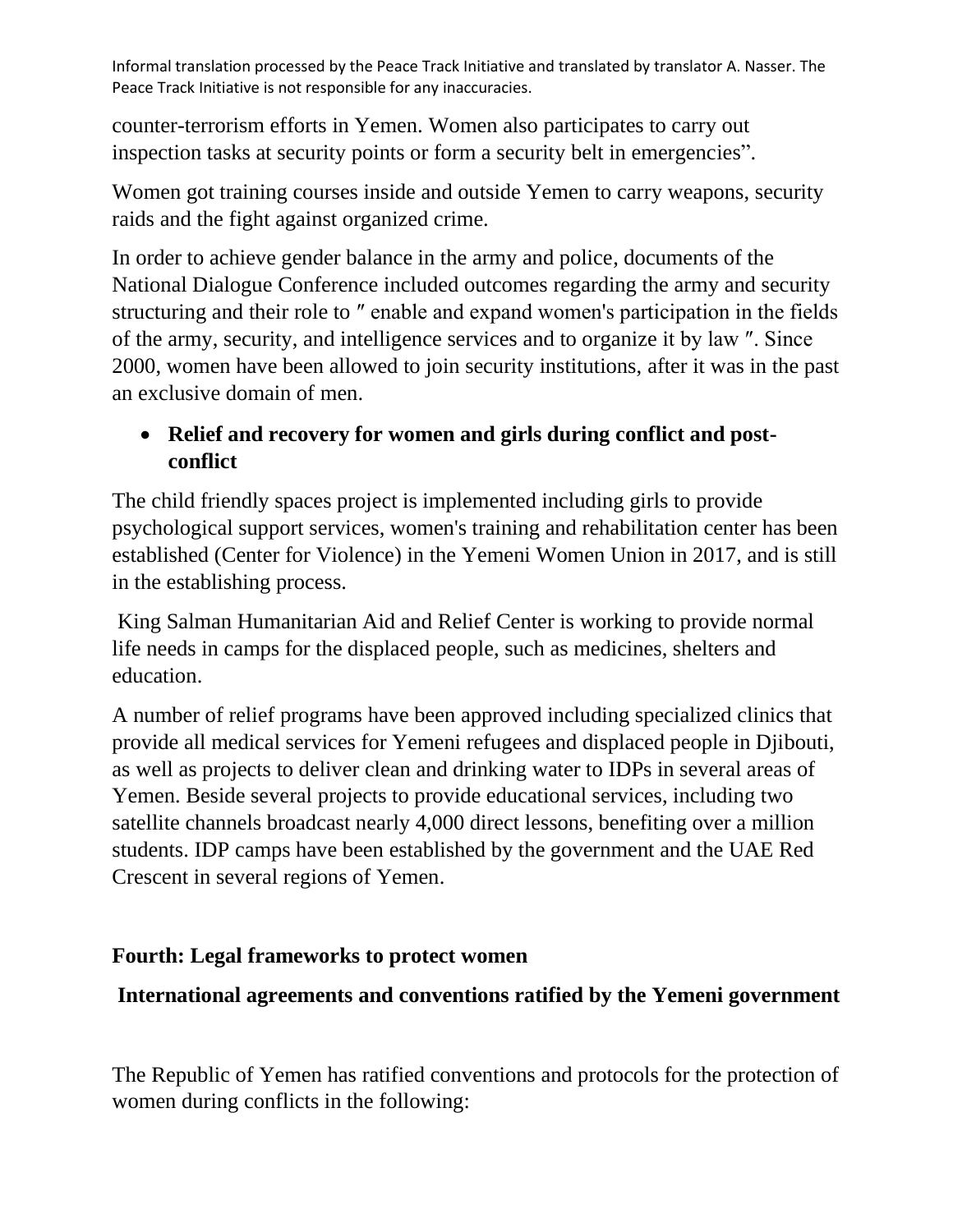- Geneva Convention for the Amelioration of the Condition of the Wounded and Sick in Armed Forces in the Field 1949.
- Geneva Convention for the Amelioration of the Condition of Wounded, Sick and Shipwrecked Members of Armed Forces at Sea 1949.
- Geneva Convention for the treatment of prisoners of war 1949.
- Geneva Convention relative to the Protection of Civilian Persons in Time of War 1949.
- The additional protocol to the Geneva Conventions relating to the protection of victims 1977.
- The second additional protocol to the Geneva Conventions relating to the Protection of Victims of Non-International Armed Conflicts 1977.

## **National laws and mechanisms to protect women**

- ➢ The Code of Military Crimes and Penalties No. 21 of 1998.
- ➢ The Code of Military Penal No. 6 of 1996.
- ➢ The law of the regulation and use of the emblems of the Red Cross and the Red Crescent and the prevention of their misuse, No. 43 of 1999.

The National Committee of the Universal Humanitarian Law was established in 1999 and it has humanitarian concerns. It is headed by the Minister of Foreign Affairs, membership of the Ministry of Health, Ministry of Legal Affair, Ministry of Justice, Ministry of Education, Ministry of Information, Ministry of Defense, Ministry of Foreign Affairs, and Red Crescent Society.

## **Fifth: The goals and priorities of the National Action Plan for Women, Security and Peace**

## **The goal of the plan**

The plan aims to protect women during conflict and post-conflict, to enhance their participation in peacekeeping operations, and in economic and social development.

## **Priorities of the national action plan**

The executive action plan to implement Resolution 1325 was based on the following pillars:

❖ **Participation**: Increasing women's participation in legislative, executive and judicial authority levels, in security and army, and in domestic and international mechanisms to monitor the implementation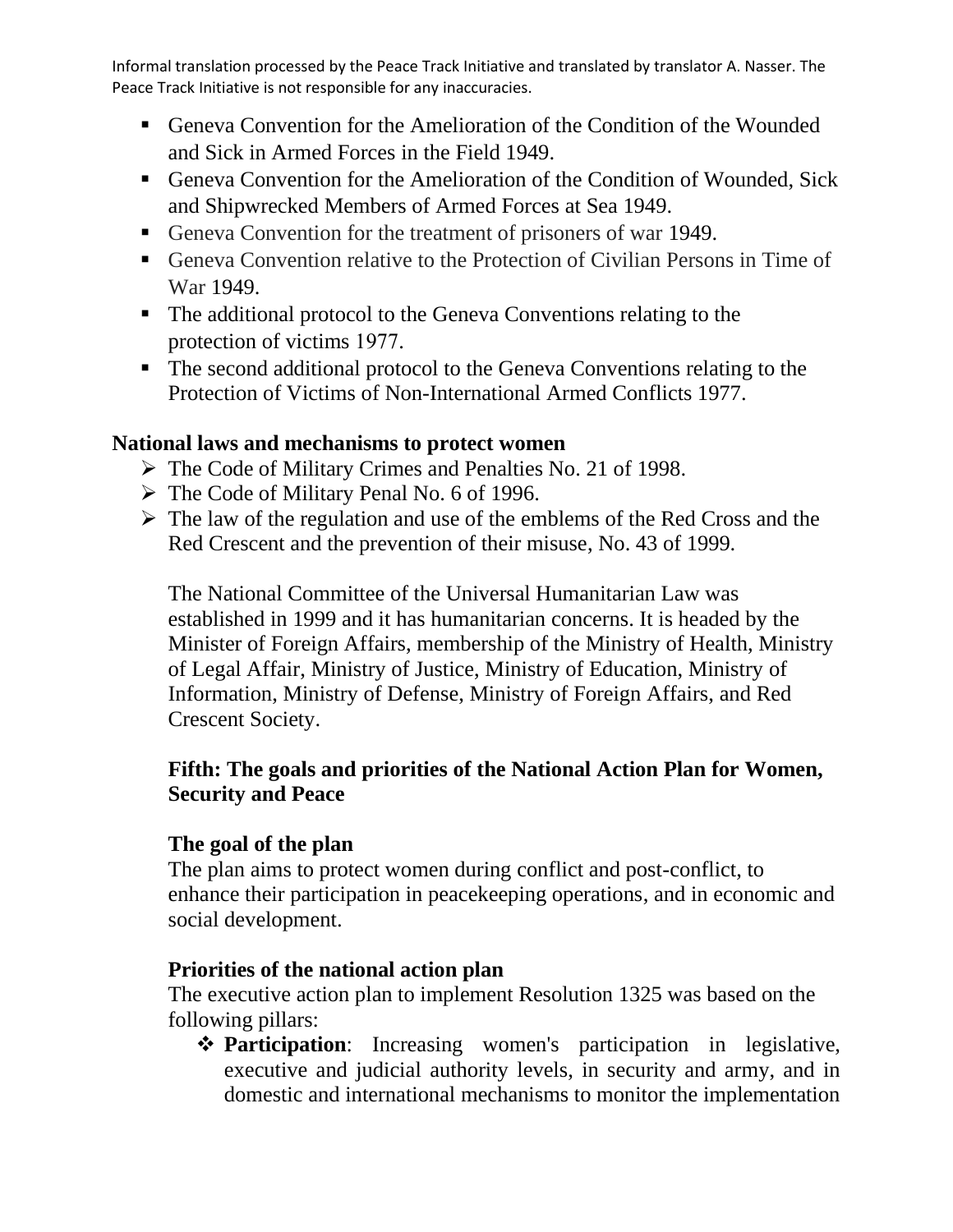> of the Universal Convention on Human Rights, in the diplomatic corps, and in dealing with conflicts & maintaining peace.

- ❖ **Prevention**: Establishing gender-sensitive early warning mechanisms, increasing women's participation in preventing extremism and violence, activating laws and legislations, and qualifying police and army cadres to prevent violence against women.
- ❖ **Protection**: Provide health, psychological and legal support services for women and girls who are victims of violations and abuse, developing guidelines for service providers and implementing programs to empower women in times of conflict and post conflict, provide education for girls, and establish centers for the rehabilitation of women and girls who are subjected to violence.
- ❖ **Relief / recovery**: Providing the needs of vulnerable groups of refugee and displaced women & girls, and victims of violence. Providing their needs of relief and care services, involve women in disarmament and humanitarian relief and aid efforts, and implement immediate programs to empower women to integrate into host societies.

## • **References to the National Plan for Women, Security and Peace**

The resolution of the Security Council 1325 on Women, Security and Peace and its subsequent decisions No. 2242 in 2015, and No. 2250 in 2015 are basic references in drafting the National Plan for Women security and peace in Yemen, in addition to the results of the national consultations as well as the regional context for security and peace.

• **The strategic goals of the national plan**

The outcomes that are based on the national and local consultations which stand on the international references around women, security and peace, and the regional and national context, four strategic objectives were agreed upon the national plan, Women, Security and Peace, which will be pursued during the years 2019-2021:

- $\triangleright$  The first goal: To enhance women's participation at all levels in decisionmaking positions.
- ➢ The second goal: to ensure the prevention of conflicts and all forms of sexual violence, extremism and terrorism.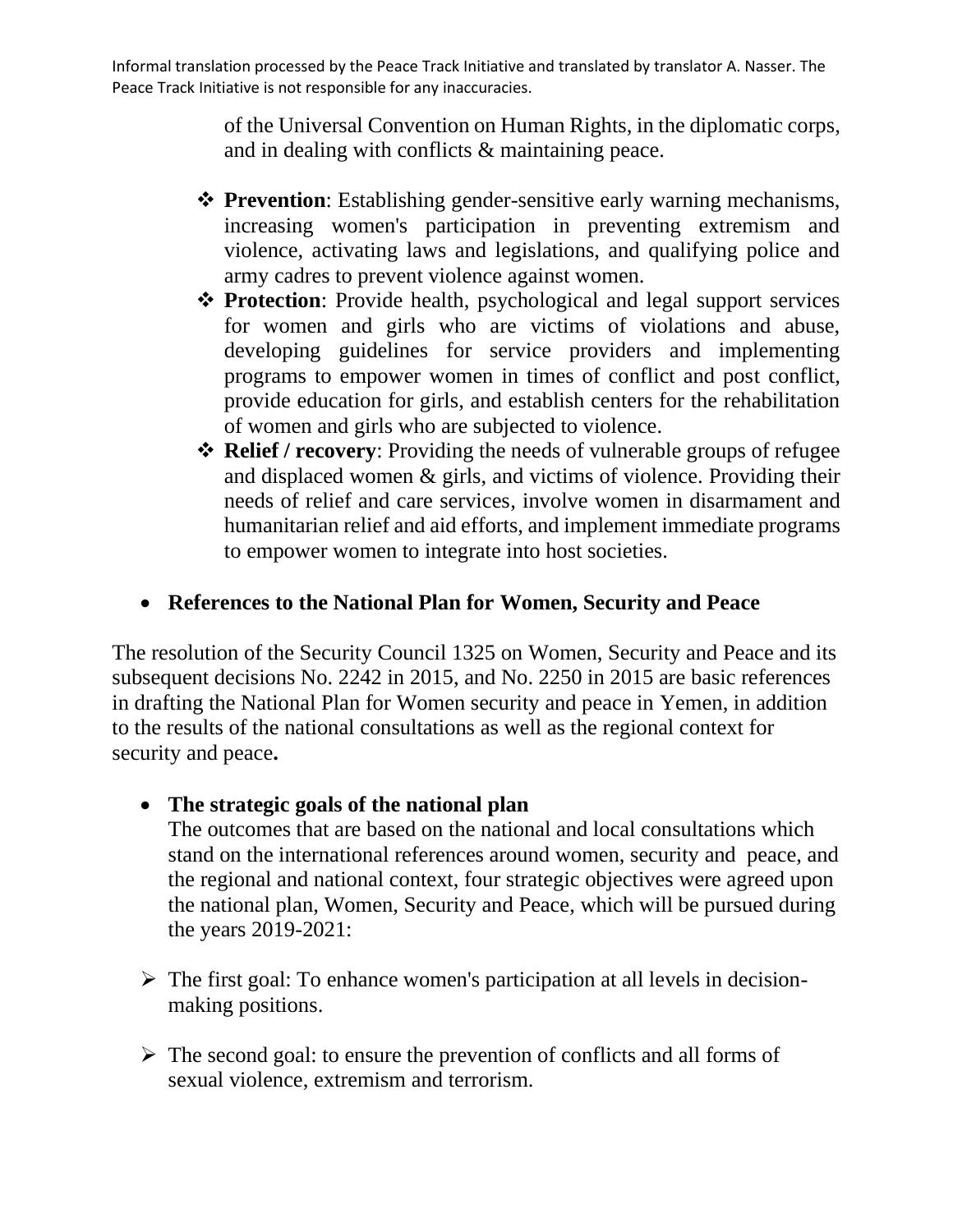- ➢ Third goal: To enhance the protection of women from all forms of violence.
- $\triangleright$  Fourth goal: Providing women with the humanitarian needs during conflicts and post conflicts considering gender-based sensitivity.

## **Sixth: Following up and Evaluation System (Monitoring System)**

The Ministry of Social Affairs and Labor is the body responsible for setting up follow-up and evaluation mechanisms for the national action plan that involves all government agencies and NGOs which are concerned in carrying out activities of the national plan, and are considered as an entrusted reference with supervision, follow-up, evaluation, and defining its tasks and specialties.

The ministry will also coordinate between all sectors. It will also form the programs and activities that are included in the plan, in order to reach the required goals.

These goals are subjected to evaluation and development considering new developments. Moreover, Indicators have been established for all activities to assess the level of their implementation.

#### **Appendix No. (1) the technical team to review and draft the national action plan to implement Resolution of Security Council 1325**

| -Ghazi Abdullah Abdulrab                                 | Chairman                                                                  |
|----------------------------------------------------------|---------------------------------------------------------------------------|
| -Fatima Mohammed Yaslm:                                  | The Ministry of Social Affairs and Labor                                  |
|                                                          | -Wafa Naser Bhian: The Ministry of Planning and International cooperation |
|                                                          | -Radman Abdulraheem Al-Zoqari: General Secretariat for the Cabinet.       |
| -Fatima Saeed Abdo Al-Moraisi: Yemeni Women Union -Aden. |                                                                           |
| -Maha Mohammed Awed:                                     | Wogood for Human Security                                                 |
| Iman Omar Abdullah                                       | <b>Woman National Committee</b>                                           |

#### **Appendix No. (2) Agencies participating in the workshops to prepare and discuss the national plan to implement Security Council Resolution 1325**

**Governmental agencies:** The Ministry of Social Affairs and Labor The Ministry of Education Ministry of Defense Ministry of Local Administration The Ministry of Planning and International Cooperation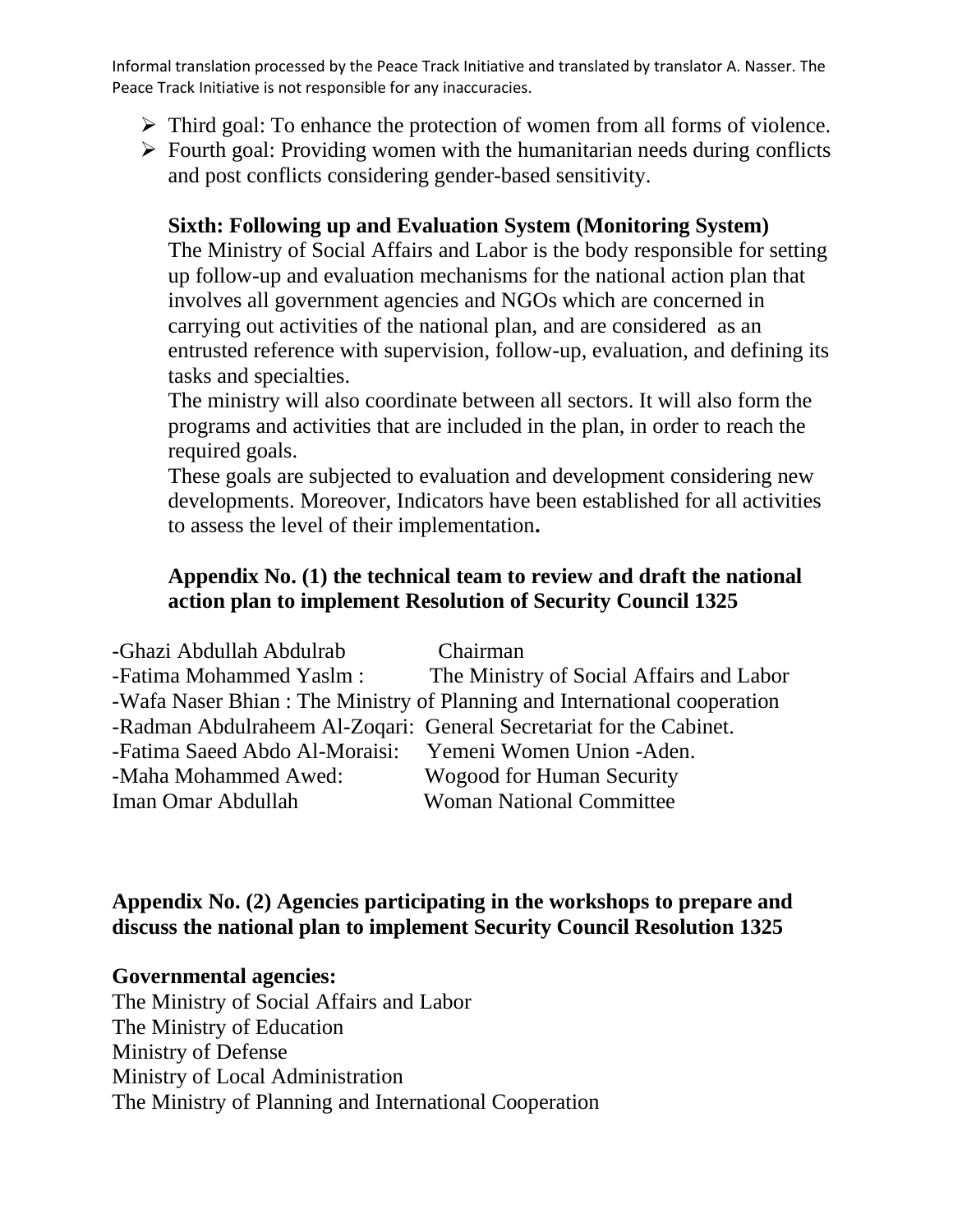Ministry of Justice Ministry of Foreign Affairs Ministry of Interior Human Rights ministry Ministry of Legal Affairs Ministry of Public Health and Population Ministry of Information General Secretariat for the Council of Ministers Disabled Fund Social Welfare Fund National Women's Committee

#### **Non-governmental agencies:**

Yemeni Women's Union International Organization for Migration United Nations Organization (UN) United Nations Population Fund (UNFPA) The United Nations High Commissioner for Refugees Care Organization Leaders for Development Be Human Foundation Wogood for Human Security Rasil Foundation for Development & Media To Be Foundation for Rights and Freedom Hand by Band Foundation

#### **Appendix No. (3) of the National Committee formed by Cabinet Resolution No. (106) 2018 to discuss the national action plan:**

#### **Headed by the Minister of Social Affairs and Labor and the membership of:**

**-** Two members representing the Ministry of Social Affairs and Labor, who are appointed by the Minister

- A representative of the Ministry of Interior
- A representative of the Ministry of Defense
- A representative of the Ministry of Justice
- A representative of the Ministry of Human Rights
- A representative of the Ministry of Foreign Affairs
- A representative of the General Secretariat of the Cabinet
- A representative of the Ministry of Planning and International Cooperation
- A representative of the Ministry of Education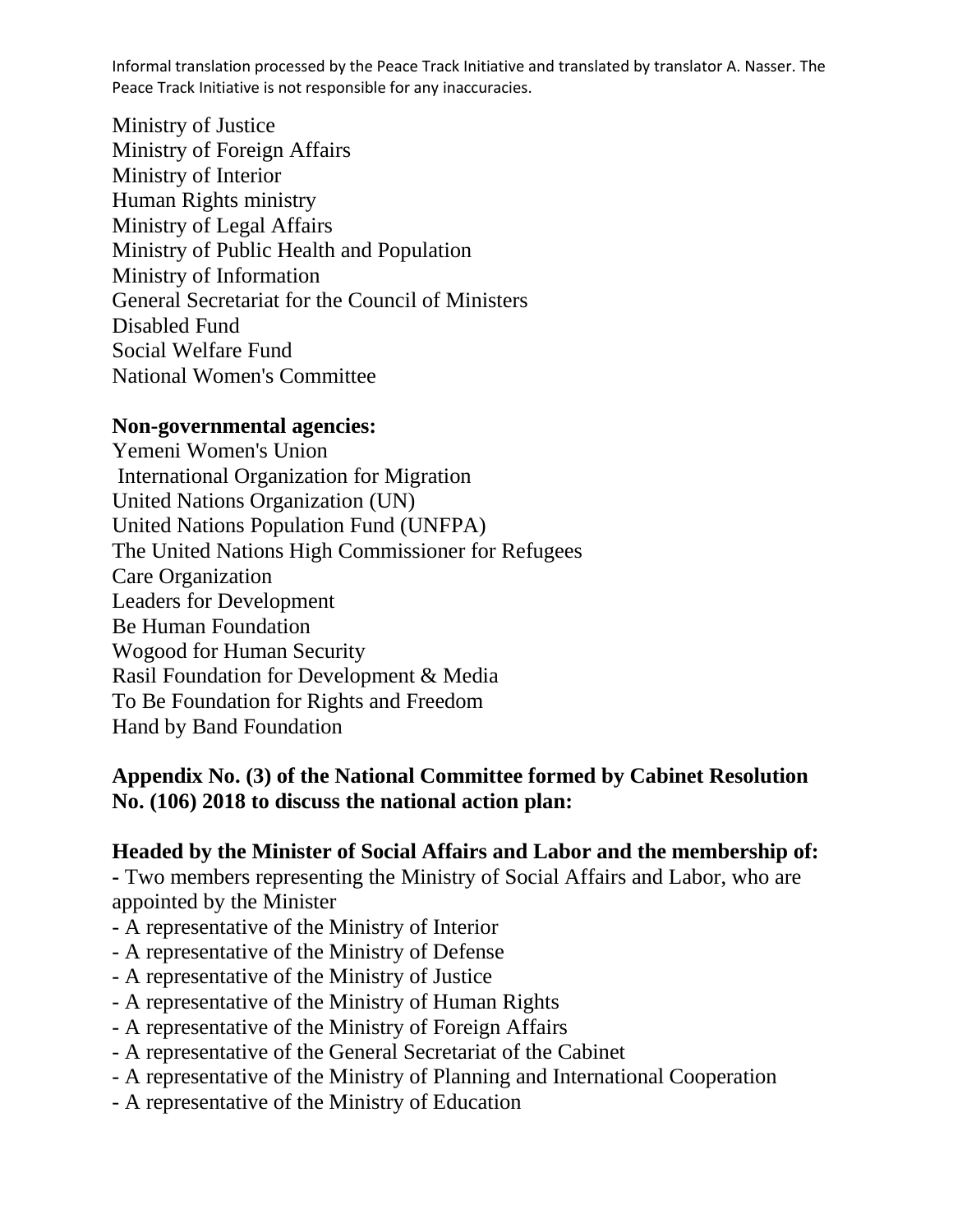- A representative of the Ministry of Public Health and Population

- Ministry of Local Administration
- A representative of the Ministry of Legal Affairs
- A representative of the Ministry of Information
- A representative of the Women National Committee
- A representative of the Yemeni Women Union

- Two members representing NGOs chosen by the Minister of Social Affairs and Labor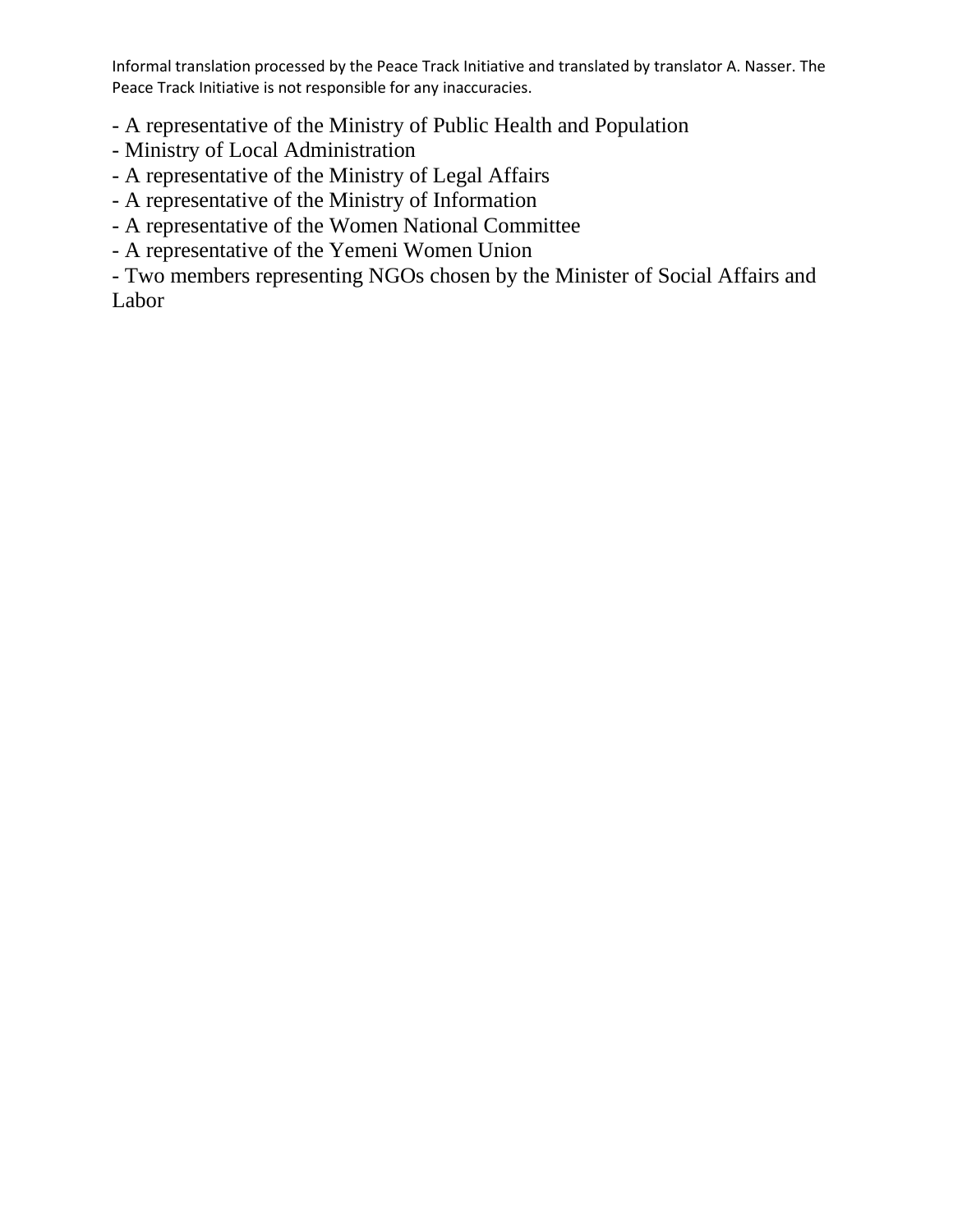| <b>Outputs</b>   | <b>Interventions</b> | indicators     | Implementation        | <b>Timeframe</b> |
|------------------|----------------------|----------------|-----------------------|------------------|
|                  | / activities         |                | responsibility        |                  |
| Women            | Involving            | The increase   | All ministries        | 2020-2022        |
| presence in      | women's              | of women       | Parliament            |                  |
| Decision         | participation        | percentage in  |                       |                  |
| making           | in decision          | decision       |                       |                  |
| positions        | making               | making         |                       |                  |
|                  | positions at the     | positions      |                       |                  |
|                  | legislative,         |                |                       |                  |
|                  | executive and        |                |                       |                  |
|                  | judicial             |                |                       |                  |
|                  | authority            |                |                       |                  |
|                  | levels               |                |                       |                  |
| Ensuring         | Involving            | Women          | Cabinet               | 2020-2022        |
| women            | women in             | participation  | <b>United Nations</b> |                  |
| representing in  | peace                | percentage in  |                       |                  |
| Peace            | negotiations         | Peace          |                       |                  |
| negotiations     | at least 30%.        | negotiations   |                       |                  |
| Ensuring         | Involving            | Women          | Ministry of           | 2020-2022        |
| women            | women                | participation  | Interior              |                  |
| representing in  | representing in      | in monitoring, |                       |                  |
| Monitoring       | Monitoring           | relief and     | Ministry of           |                  |
| Committees       | Committees           | reconstruction | Defense               |                  |
| for Ceasefire,   | for Ceasefire,       | committees     |                       |                  |
| Detainees,       | Detainees,           |                |                       |                  |
| Prisoners of     | Prisoners of         |                |                       |                  |
| war, and         | war, and             |                |                       |                  |
| Reconstruction   | Reconstruction       |                |                       |                  |
| Program          | Program              |                |                       |                  |
| Available        | Preparing a          | Existence of   | Ministry of           | 2020             |
| information on   | database on          | an             | Foreign Affairs       |                  |
| qualified        | experiences &        | information    |                       |                  |
| women            | women leaders        | system on      |                       |                  |
| for positions in | who are              | qualified      |                       |                  |
| international    | qualified to fill    | women          |                       |                  |
| and regional     | powerful             | leaders &      |                       |                  |
| organizations    | positions in         | experiences    |                       |                  |

# **The first goal: To enhance women's participation at all levels in decisionmaking positions**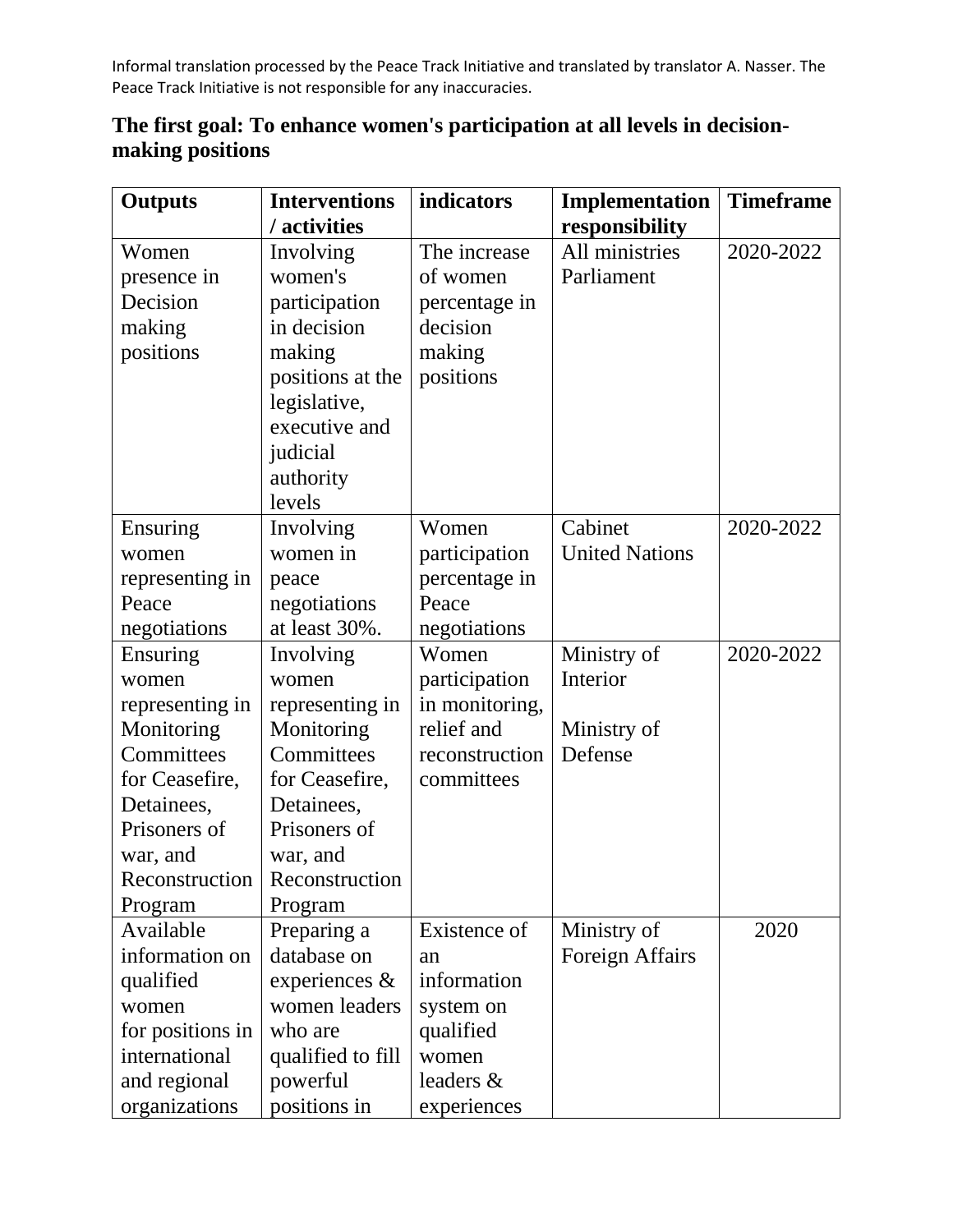|                | the diplomatic  | to work in the |             |           |
|----------------|-----------------|----------------|-------------|-----------|
|                | corps, regional | international  |             |           |
|                | and             | $&$ regional   |             |           |
|                | international   | organizations  |             |           |
|                | organizations   |                |             |           |
| Ensure that    | Including       | Women          | Ministry of | 2020-2022 |
| women are      | women's         | participation  | Interior    |           |
| represented in | organizations   | percentage in  |             |           |
| committees of  | in committees   | committees     | <b>NGOs</b> |           |
| conflicts'     | & activities    | of conflicts'  |             |           |
| prevention and | that prevent    | prevention     |             |           |
| confrontation  | conflicts and   | and            |             |           |
|                | address them    | confrontation  |             |           |

# **The first goal: To enhance women's participation at all levels in decisionmaking positions**

| <b>Outputs</b> | <b>Interventions /</b> | indicators      | Implementation         | <b>Time</b> |
|----------------|------------------------|-----------------|------------------------|-------------|
|                | activities             |                 | responsibility         | frame       |
| Existence of a | Supporting the         | The increase of | Ministry of            | 2020-2022   |
| representation | inclusion of           | the percentage  | Human Rights           |             |
| of women in    | women in local         | of women in     |                        |             |
| the local,     | & international        | local           |                        |             |
| regional and   | mechanisms to          | mechanisms to   |                        |             |
| international  | monitor the            | monitor the     |                        |             |
| mechanisms     | implementation         | implementation  |                        |             |
|                | of the                 | of the          |                        |             |
|                | Universal              | Universal       |                        |             |
|                | Human Rights           | Human Rights    |                        |             |
|                | treaty and for         | and Women       |                        |             |
|                | the special            | Protection      |                        |             |
|                | agreements             |                 |                        |             |
|                | of women               |                 |                        |             |
|                | protection in          |                 |                        |             |
|                | armed conflict         |                 |                        |             |
| women          | Suggestion of          | The increase of | Ministry of            | 2020-2022   |
| representing   | qualified              | the percentage  | <b>Foreign Affairs</b> |             |
| in             | female to fill         | of qualified    |                        |             |
| regional and   | powerful               | women to fill   | <b>United Nations</b>  |             |
| international  | positions              | positions in    | organizations          |             |
| organizations  |                        | regional $\&$   | <b>NGOs</b>            |             |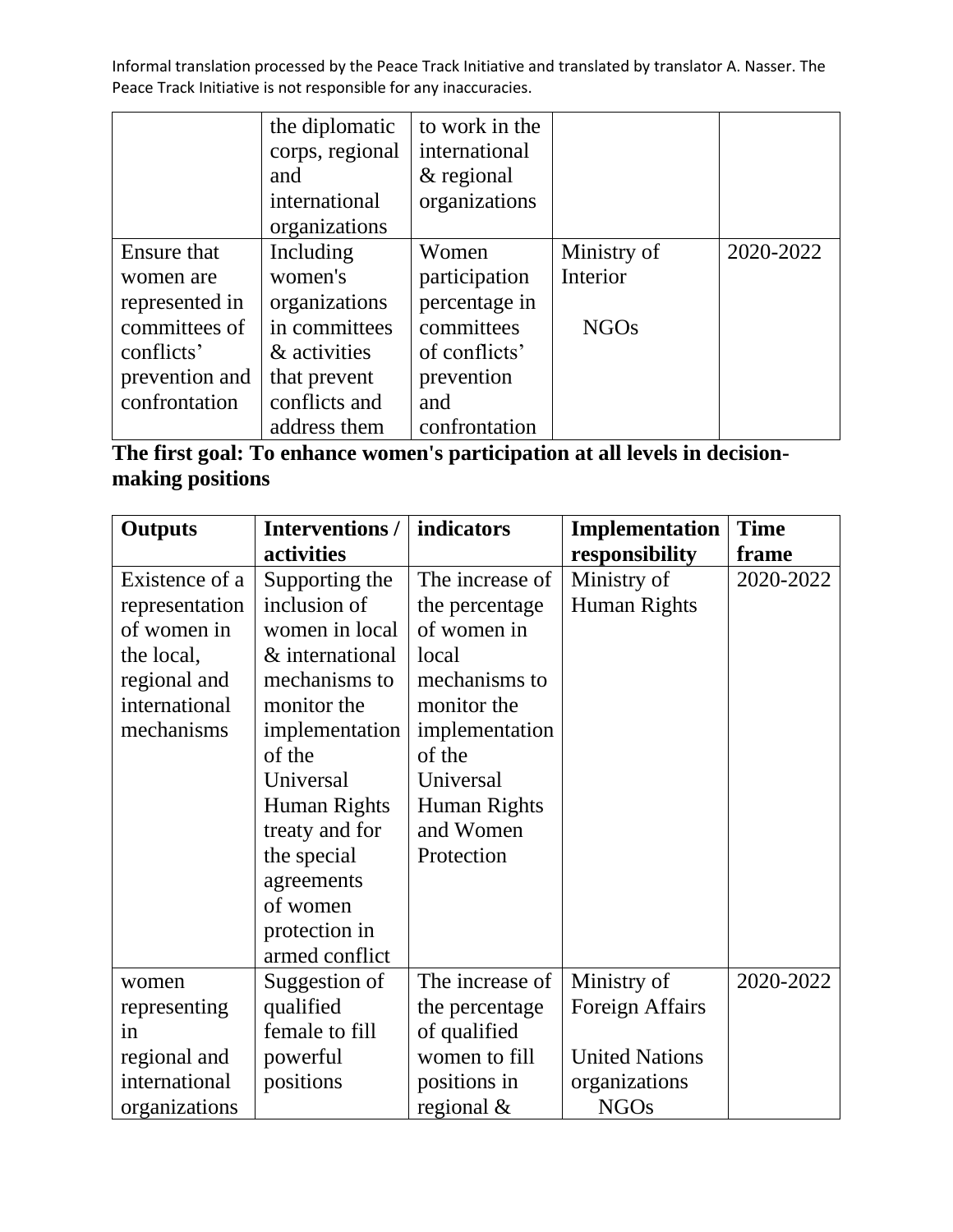| and              | in regional $&$  | international   |             |           |
|------------------|------------------|-----------------|-------------|-----------|
| diplomatic       | international    | organizations   |             |           |
| missions         | organizations    | and diplomatic  |             |           |
|                  | and diplomatic   | missions        |             |           |
|                  | missions.        |                 |             |           |
| <b>Trained</b>   | women            | Number of       |             | 2020-2022 |
| women in the     | training in      | trained women   |             |           |
| negotiation $\&$ | negotiations,    |                 |             |           |
| in transitional  | conflict         |                 |             |           |
| justice fields   | resolution and   |                 |             |           |
|                  | transitional     |                 |             |           |
|                  | justice          |                 |             |           |
| Increased the    | Increasing       | The increase of | Ministry of | 2020-2022 |
| representation   | women's          | women           | Interior    |           |
| of women in      | participation in | percentage in   |             |           |
| the Army         | the Army and     | the militarism  |             |           |
| And security     | Security         | sectors         | Ministry of |           |
| Forces           | Forces.          | and security    | Defense     |           |
|                  |                  | Forces          |             |           |
| Responsive       | Implement        | Number of       | Ministry of | 2020-2022 |
| environment      | awareness        | implemented     | Interior    |           |
| to the needs     | campaigns in     | awareness       |             |           |
|                  | all the          | campaigns       |             |           |
|                  | governorates     |                 | Ministry of |           |
|                  | about the        |                 | Defense     |           |
|                  | importance of    |                 |             |           |
|                  | women's          |                 |             |           |
|                  | participation    |                 |             |           |
|                  | in peace and     |                 |             |           |
|                  | security         |                 |             |           |
|                  | operations.      |                 |             |           |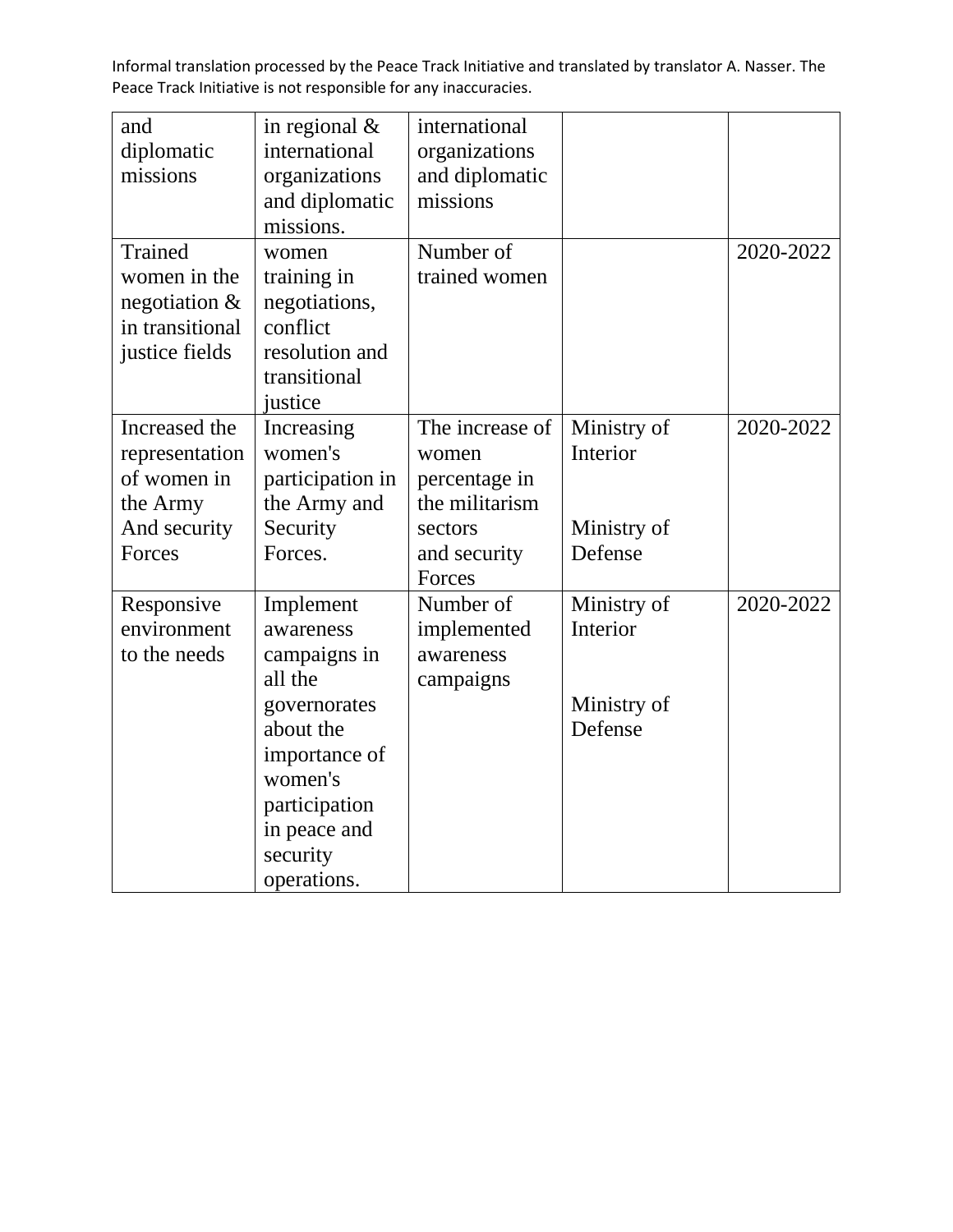| <b>Outputs</b> | <b>Interventions</b> | indicators    | <b>Implementation</b> | <b>Time</b> |
|----------------|----------------------|---------------|-----------------------|-------------|
|                | / activities         |               | responsibility        | frame       |
| Early warning  | Establishing         | Existence of  | Ministry of           | 2020-2022   |
| gender         | early warning        | an early      | <b>Human Rights</b>   |             |
| sensitive      | systems and          | warning       |                       |             |
| mechanism      | taking               | system of     | <b>NGOs</b>           |             |
|                | measures             | the risks of  |                       |             |
|                | to reduce the        | violence      | Women                 |             |
|                | risks of             |               | <b>National</b>       |             |
|                | violence and         |               | Committee             |             |
|                | the violations       |               |                       |             |
|                | of women             |               | Yemeni                |             |
|                | rights               |               | <b>Women Union</b>    |             |
| Women          | women                | The           | Ministry              | 2020-2022   |
| participation  | involvement in       | percentage of | <b>Human Rights</b>   |             |
| in plans of    | developing           | participating |                       |             |
| early          | early response       | women in      | <b>NGOs</b>           |             |
| response to    | plans                | developing    |                       |             |
| conflicts      | and conflict         | plans         |                       |             |
|                | prevention           |               |                       |             |
| Monitoring     | Monitoring           | The number    | Ministry of           | 2020-2022   |
| women          | human rights         | of women and  | <b>Human Rights</b>   |             |
| violations     | violation,           | girls who     |                       |             |
|                | focusing on          | faced         | <b>NGOs</b>           |             |
|                | women and            | violation     |                       |             |
|                | girls during         |               | Women                 |             |
|                | conflicts and        |               | National              |             |
|                | post conflicts       |               | Committee             |             |
|                |                      |               |                       |             |
|                |                      |               | Yemeni Women          |             |
|                |                      |               | Union                 |             |
| Evidence for   | Issuing              | The number    | Ministry of Human     | 2020        |
| combating      | standard             | of the        | Rights<br><b>NGOs</b> |             |
| violence       | guides for           | standard      | <b>Women National</b> |             |
|                | combating            | guides        | Committee             |             |
|                | violence             |               |                       |             |
|                | against              |               | Yemeni Women          |             |
|                | women.               |               | Union                 |             |

| The second goal: to ensure prevention of conflicts and all forms of sexual |
|----------------------------------------------------------------------------|
| violence, extremism and terrorism.                                         |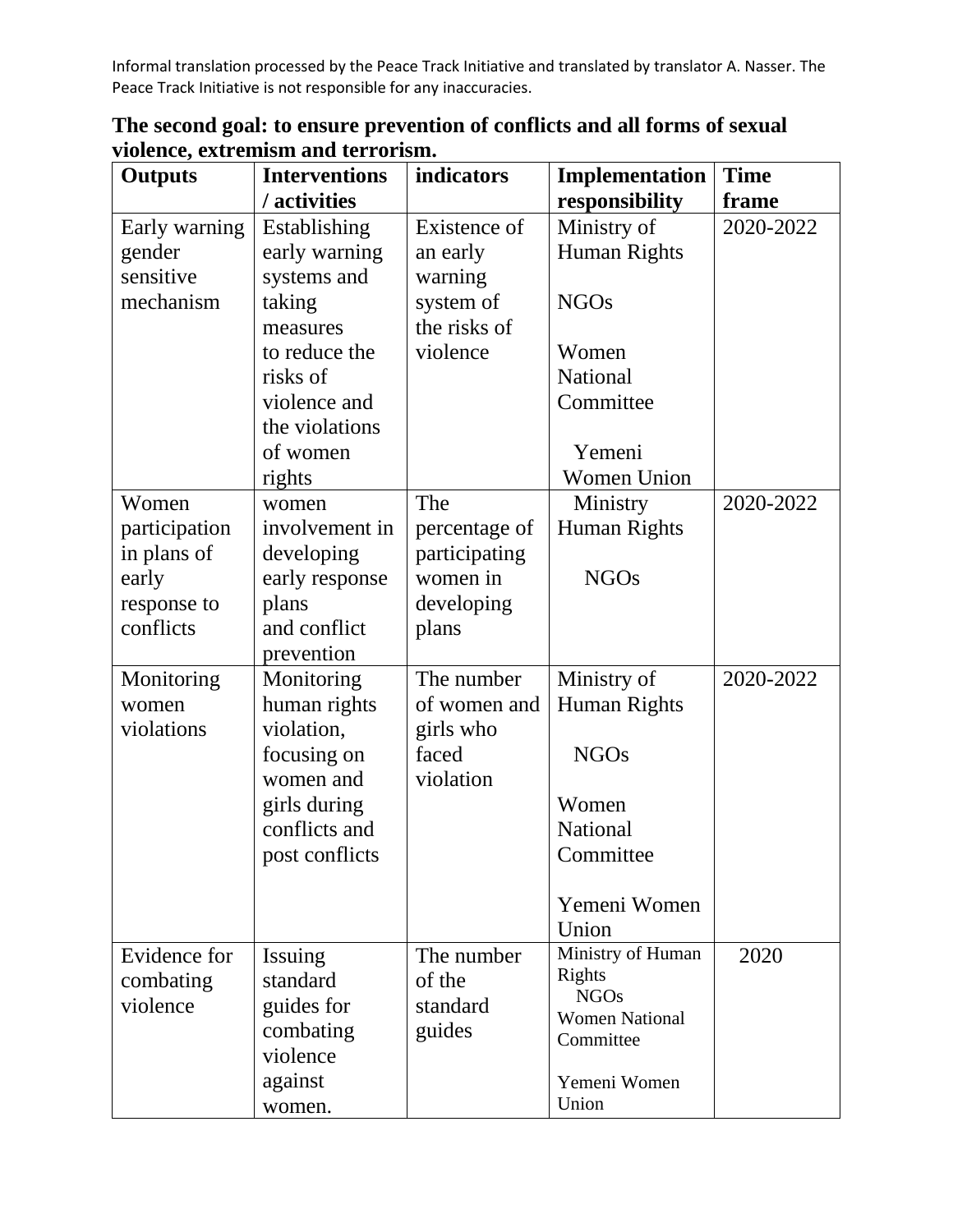| Qualified     | Working on     | Number of     | Ministry of | 2020-2022 |
|---------------|----------------|---------------|-------------|-----------|
| staff in      | training       | training      | Interior    |           |
| military and  | programs for   | programs      |             |           |
| security      | the police and | directed      | Ministry of |           |
| institutions  | the army       | to the police | Defense     |           |
| to deal       | to prevent     | and the       |             |           |
| with violence | violence       | number of     |             |           |
| against       | against women  | those who     |             |           |
| women         | and girls.     | benefit from  |             |           |
|               |                | it            |             |           |

# **The second goal: to ensure prevention of conflicts and all forms of sexual violence, extremism and terrorism.**

| Studies and   | Preparing               | The number     | <b>NGOs</b>        | 2020-2022 |
|---------------|-------------------------|----------------|--------------------|-----------|
| research      | studies and             | of reports and |                    |           |
| around all    | research on             | studies that   | Women              |           |
| forms of      | violence                | have been      | <b>National</b>    |           |
| violence      | against                 | Prepared       | Committee          |           |
| against       | women and               |                |                    |           |
| women         | girls, and on           |                | Yemeni             |           |
| and girls     | sexual                  |                | Women              |           |
| during        | violence                |                | Union              |           |
| conflicts     | in conflicts.           |                |                    |           |
| available     | Create an               | Number of      | Ministry of        | 2020-2022 |
| information   | information             | violence       | Human              |           |
| about women   | system to               | against        | Rights/            |           |
| affected by   | monitor all             | women          | NGO <sub>s</sub> / |           |
| violence      | forms of                | cases          | Yemeni             |           |
|               | violence                |                | Women              |           |
|               | against                 |                | Union/             |           |
|               | women and               |                | Women              |           |
|               | girls.                  |                | National           |           |
|               |                         |                | Committee          |           |
| Develop       | Develop a police        | A guideline to | Ministry of        | 2020      |
| awareness and | and army                | prevent        | Interior           |           |
| prevention of | guideline<br>to prevent | violence       |                    |           |
| conflicts     | violence against        |                |                    |           |
| programs      | women.                  |                |                    |           |
|               |                         |                |                    |           |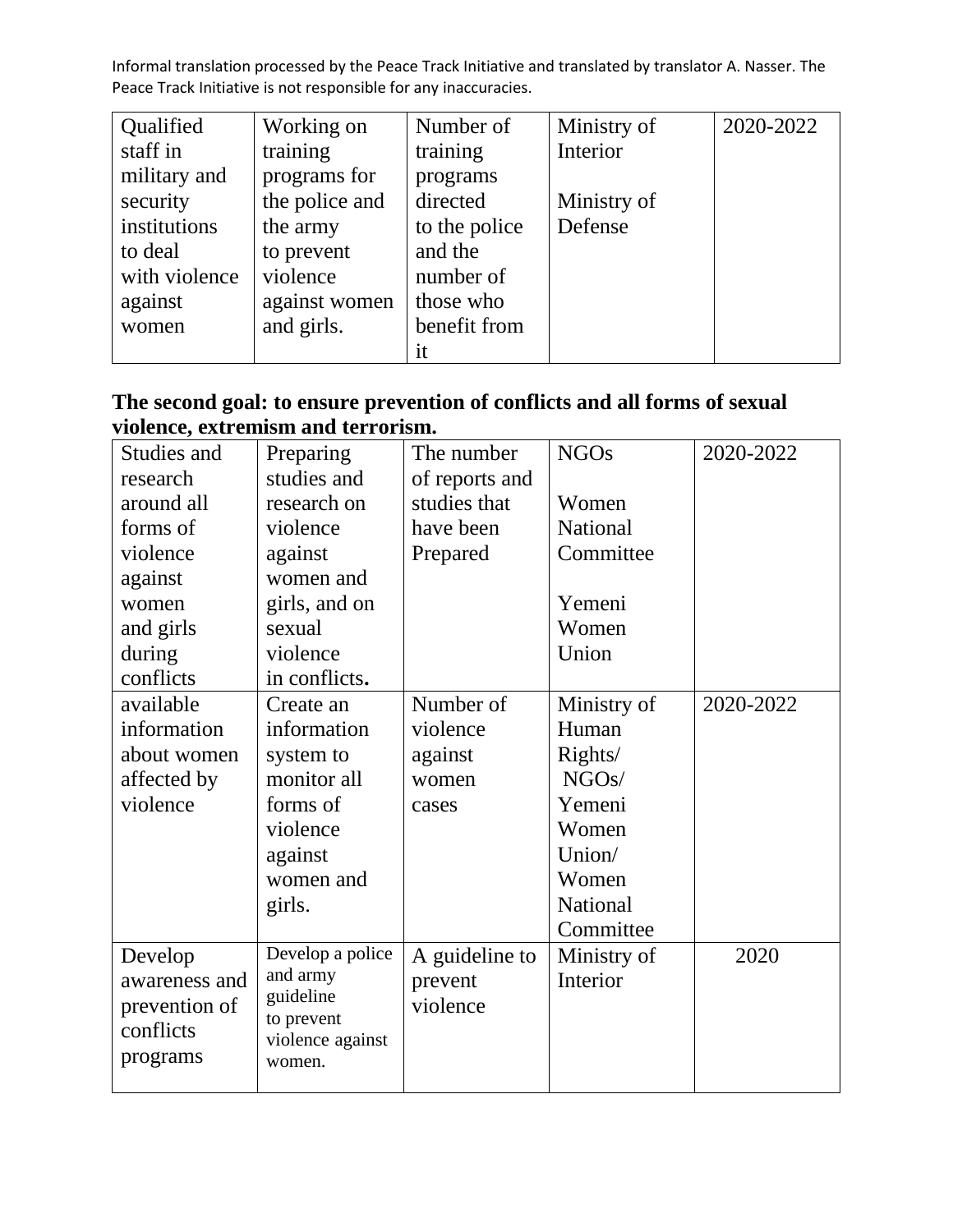| Women<br>contribute in<br>prevention of<br>extremism<br>and violence<br>efforts, and<br>respond to the<br>gender needs | Organizing<br>awareness<br>campaigns<br>against<br>gender-based<br>violence and<br>on the role of<br>women to<br>prevent<br>extremism<br>and violence.                                  | Number of<br>awareness<br>campaigns<br>implemented           | Ministry of<br>Information/<br>NGOs/<br>Women<br><b>National</b><br>Committee/<br>Yemeni<br>Women<br>Union                     | 2020-2022 |
|------------------------------------------------------------------------------------------------------------------------|-----------------------------------------------------------------------------------------------------------------------------------------------------------------------------------------|--------------------------------------------------------------|--------------------------------------------------------------------------------------------------------------------------------|-----------|
| Available<br>information<br>for women on<br>available<br>services                                                      | Provide<br>information to<br>women during<br>conflicts,<br>about the<br>services<br>provided<br>and the ways<br>to reach it.                                                            | Number of<br>women who<br>can reach<br>the human<br>services | Ministry of<br><b>Social Affairs</b><br>And labor/<br>Ministry of<br>Health/<br>United<br><b>Nations</b><br>population<br>Fund | 2020-2022 |
| Women with<br>skills in<br>dispute<br>settlement                                                                       | Selection and<br>training of<br>women in<br>"negotiation<br>and<br>mediation" to<br>become<br>members of<br>Mediation and<br>Conflict<br>Resolution<br>committees in<br>local societies | Number of<br>trained<br>women                                | Ministry of<br><b>Social Affairs</b><br>And Labor/<br>Women<br>National<br>Committee/<br>Yemeni<br>Women<br>Union              | 2020-2022 |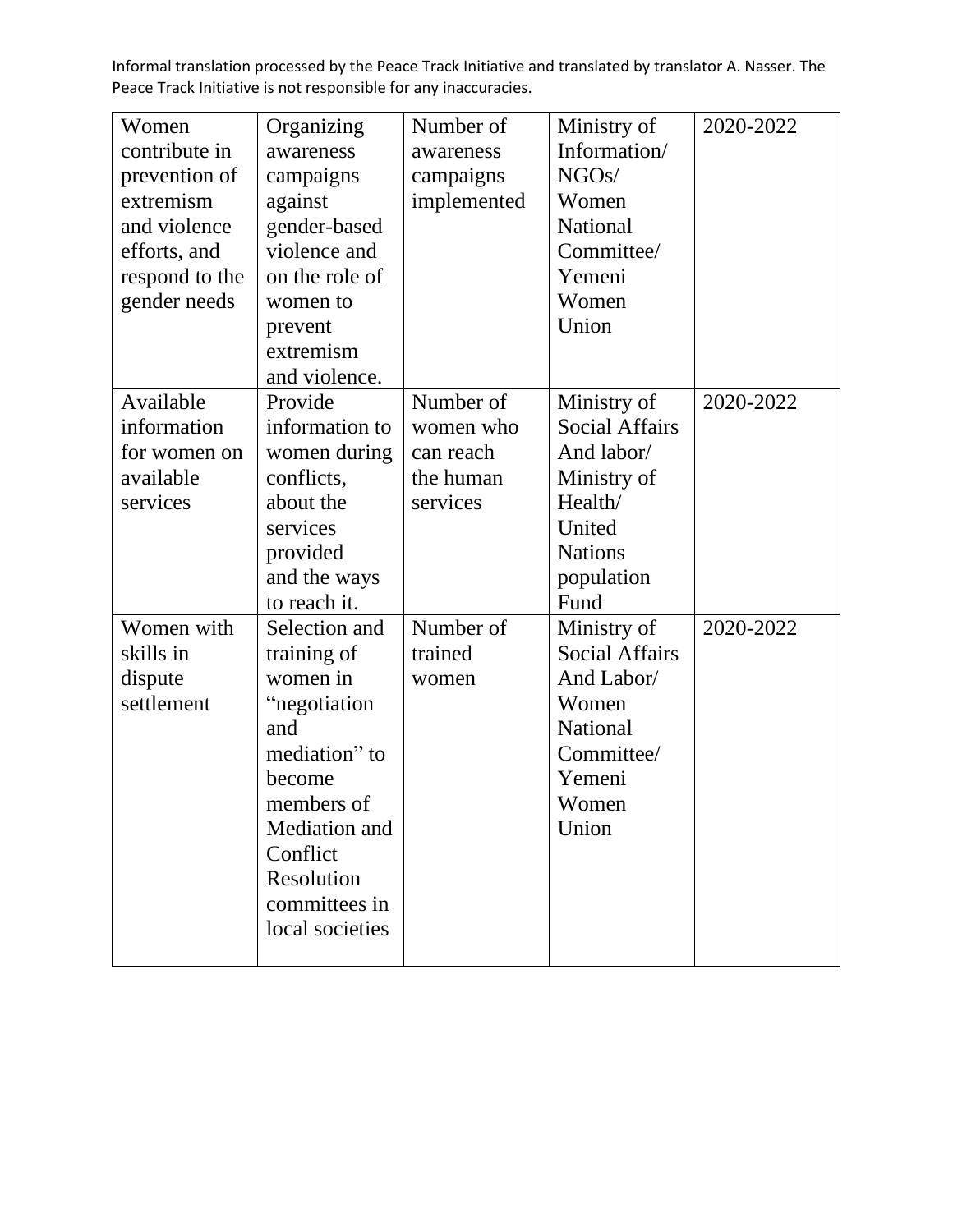| <b>Outputs</b> | <b>Interventions</b> | indicators     | Implementation        | <b>Time frame</b> |
|----------------|----------------------|----------------|-----------------------|-------------------|
|                | / activities         |                | responsibility        |                   |
| Having         | Allocate             | The number     | Ministry of           | 2020-2022         |
| qualified      | eligible teams       | of reports to  | Human Rights          |                   |
| teams to       | to monitor           | reveal         |                       |                   |
| monitor the    | Effects of           | conflicts      | <b>NGOs</b>           |                   |
| effects of     | conflict on          | effects        |                       |                   |
| conflict       | women                |                |                       |                   |
| Health,        | Providing            | A system to    | Ministry of           | 2020-2022         |
| Psychological  | legal support        | ensure         | Health                |                   |
| and legal      | services,            | providing care |                       |                   |
| support        | Health care,         | and protection | Ministry of           |                   |
| services       | education,           | to girls and   | Justice               |                   |
| for affected   | Psychological        | women from     |                       |                   |
| women          | support              | terrorism      | <b>NGOs</b>           |                   |
|                | and protection       |                | <b>UNICEF</b>         |                   |
|                | for women            |                |                       |                   |
|                | and girls who        |                |                       |                   |
|                | are victims of       |                |                       |                   |
|                | violence             |                |                       |                   |
| Health,        | Developing           | The number     | Ministry of           | 2020              |
| psychological  | guidelines for       | of the         | Health                |                   |
| and legal      | the providers        | guidelines     |                       |                   |
| guidelines     | of legal health      |                | Ministry of           |                   |
|                | and                  |                | Justice               |                   |
|                | psychological        |                |                       |                   |
|                | services             |                |                       |                   |
| Service        | Abilities            | Number of      | Ministry of           | 2020              |
| providers are  | building for         | service        | <b>Social Affairs</b> |                   |
| qualified to   | service              | providers      | And Labor             |                   |
| provide        | providers in         | trainees       |                       |                   |
| services for   | the legal,           |                | Ministry of           |                   |
| women who      | health fields        |                | Justice               |                   |
| are victims of | for women $&$        |                |                       |                   |
| violence       | Girls who are        |                | Ministry of           |                   |
|                | victims of           |                | Health                |                   |
|                | violence             |                |                       |                   |

**Third goal: To enhance the protection of women from all forms of violence.**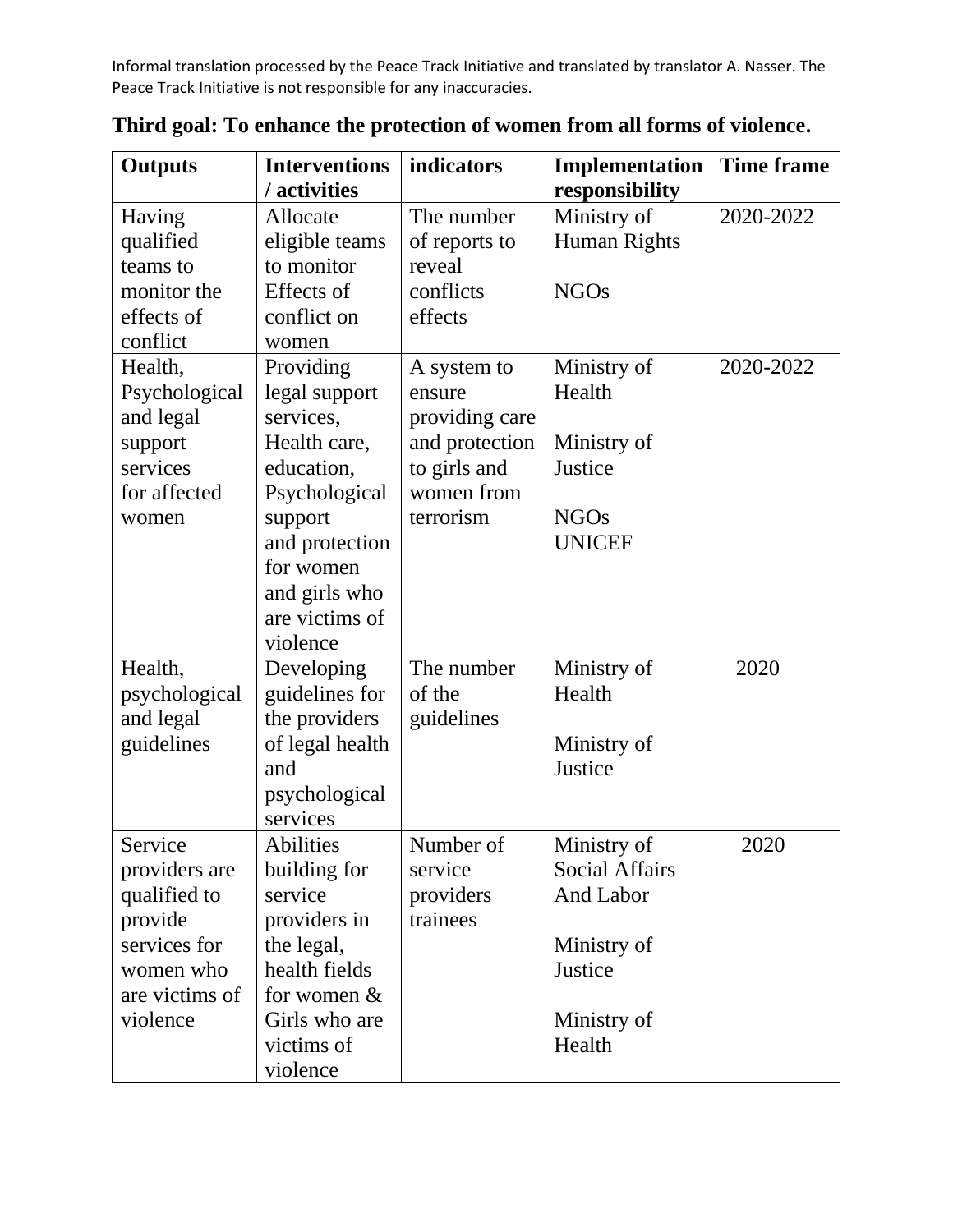| Women<br>trained in<br>Projects<br>management<br>and marketing<br>of products    | Capacity<br>building in<br>project<br>management<br>and marketing                                                                              | The number<br>of trainees in<br>project<br>management                                                                       | Ministry of<br><b>Social Affairs</b><br>And Labor<br><b>NGOs</b>      | 2020-2022 |
|----------------------------------------------------------------------------------|------------------------------------------------------------------------------------------------------------------------------------------------|-----------------------------------------------------------------------------------------------------------------------------|-----------------------------------------------------------------------|-----------|
| Available<br>loans for<br>women to set<br>up<br>small projects                   | Granting soft<br>loans to set up<br>small projects<br>to enhance<br>resilience<br>in times of<br>conflict and<br>beyond                        | Number of<br>female loan<br>beneficiaries                                                                                   | Microfinance<br>company                                               | 2020-2022 |
| Existence of<br>programs to<br>empower<br>women<br>in times of<br>conflict       | Implement<br>programs to<br>empower<br>women in<br>times of<br>conflicts and<br>beyond<br>and provide<br>education for<br>girls                | Number of<br>empowerment<br>programs in<br>camps of<br>IDP in<br>conflict areas<br>and the<br>number<br>of<br>beneficiaries | <b>NGOs</b><br><b>UNHCR</b>                                           | 2020-2022 |
| <b>Active laws</b><br>and<br>regulations<br>to protect<br>women                  | Activating<br>laws and<br>legislations<br>related to<br>protecting<br>women from<br>violence                                                   | The number<br>of laws that<br>have been<br>activated                                                                        | Ministry of<br>Justice<br>Ministry of<br><b>Legal Affairs</b>         | 2020-2022 |
| <b>Ensure that</b><br>women are<br>protected<br>from<br>all forms of<br>violence | Create a special<br>law to protect<br>women in times<br>of emergency,<br>armed conflicts<br>and guarantee<br>punishment to<br>the perpetrators | A law to<br>protect<br>women and<br>girls                                                                                   | Parliament<br>Yemeni Women<br>Union<br>Women<br>National<br>Committee | 2022      |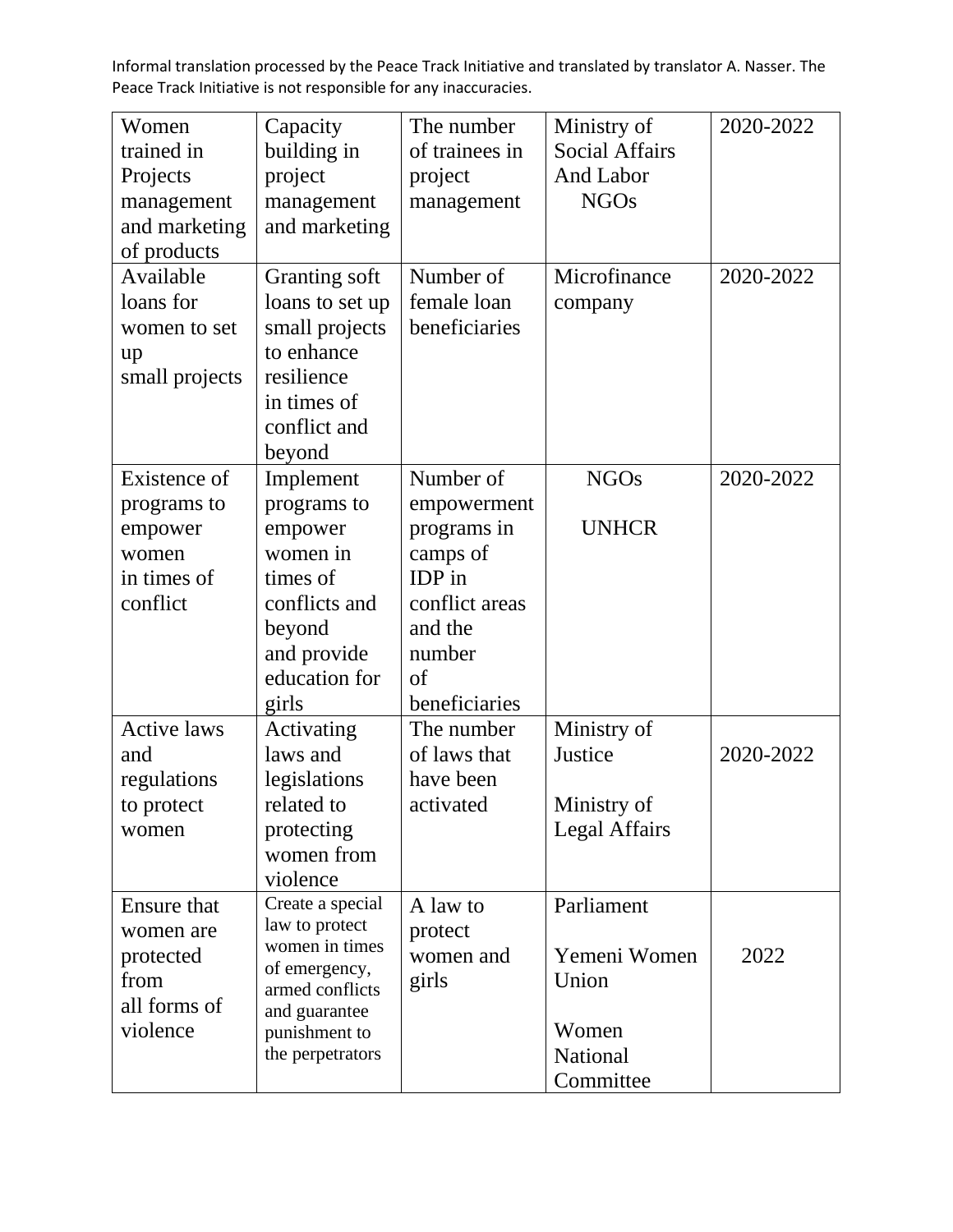| Available    | Implementing   | Number of     | Ministry of | 2020-2022 |
|--------------|----------------|---------------|-------------|-----------|
| Programs for | reproductive   | implemented   | Health      |           |
| women about  | health,        | programs and  |             |           |
| reproductive | Motherhood,    | beneficiaries | <b>NGOs</b> |           |
| health       | childhood,     |               |             |           |
|              | women&         |               |             |           |
|              | girls, refugee |               |             |           |
|              | programs in    |               |             |           |
|              | Conflict areas |               |             |           |

**Fourth Goal: Providing women with the humanitarian needs during and after conflicts, which are sensitive to gender.**

| <b>Outputs</b> | <b>Interventions</b> | <b>Indicators</b> | Implementation   | <b>Time</b> |
|----------------|----------------------|-------------------|------------------|-------------|
|                | / activities         |                   | responsibility   | frame       |
| Women          | Establishing         | Number of         | Ministry of      | 2020        |
| qualified to   | rehabilitation       | programs          | Interior         |             |
| integrate into | programs for         | implemented       |                  |             |
| the society    | former women         | and number        | <b>UNHCR</b>     |             |
|                | combatants           | of                |                  |             |
|                | who were             | beneficiaries     | <b>NGOs</b>      |             |
|                | linked to            |                   |                  |             |
|                | armed groups         |                   |                  |             |
| Women          | Involving            | The number        | Ministry of      | 2020-2022   |
| participate in | women in             | of women in       | Interior         |             |
| disarmament    | disarmament          | disarmament       | Ministry of      |             |
| programs       | programs             | programs          | Defense          |             |
|                |                      |                   |                  |             |
| Medical        | Providing            | Number of         | Ministry of      | 2020-2022   |
| services are   | mobile clinics       | female            | Health           |             |
| available for  | and medical &        | beneficiaries     |                  |             |
| affected       | relief services      | From medical      | Relief           |             |
| women          | and essential        | services          | <b>Committee</b> |             |
|                | medicines to         |                   |                  |             |
|                | reach                |                   |                  |             |
|                | the displaced,       |                   |                  |             |
|                | refugee and          |                   |                  |             |
|                | affected             |                   |                  |             |
|                | women                |                   |                  |             |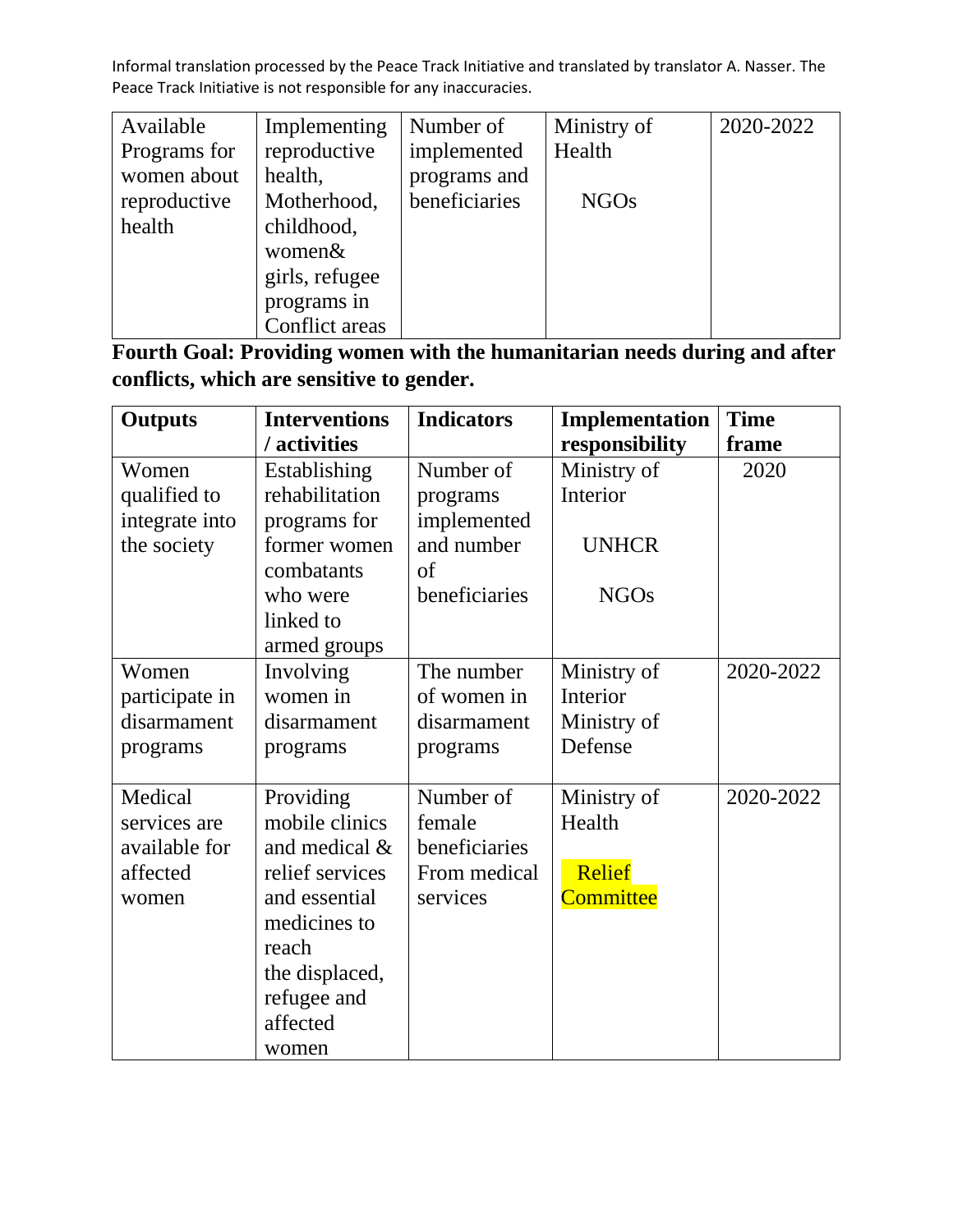| Affected<br>women reach<br>valid<br>materials and<br>drink water                 | Providing food<br>and drinkable<br>water                                                                                                               | Number of<br>beneficiaries<br>of food<br>materials                              | <b>High Relief</b><br><b>Committee</b>        | 2020-2022 |
|----------------------------------------------------------------------------------|--------------------------------------------------------------------------------------------------------------------------------------------------------|---------------------------------------------------------------------------------|-----------------------------------------------|-----------|
| Availability<br>of women<br>needs                                                | Providing<br>special relief<br>needs for<br>women                                                                                                      | Number of<br>beneficiaries<br>from<br>clothes,<br>covers<br>and relief<br>needs | <b>High Relief</b><br><b>Committee</b>        | 2020-2022 |
| Education<br>programs are<br>available for<br>affected girls<br>from<br>conflict | Implementing<br>education<br>programs for<br>affected girls<br>from armed<br>conflicts and<br>their<br>reintegration<br>in schools and<br>universities | The increase<br>percentage in<br>the number of<br>females<br>beneficiaries      | The Ministry of<br>Education<br><b>UNICEF</b> | 2020-2022 |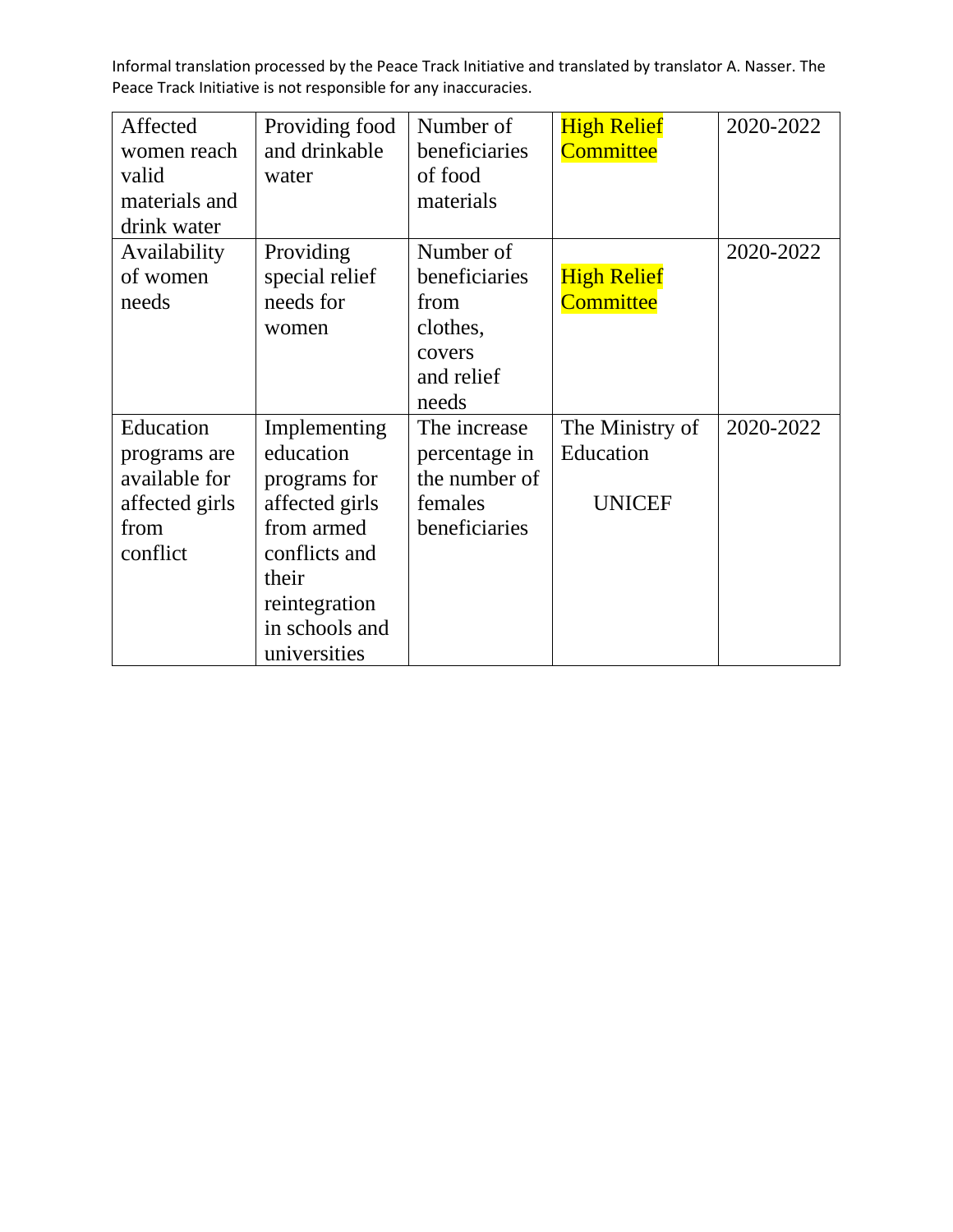**Fourth Goal: Providing women with the humanitarian needs during and post conflicts considering gender sensitivity in response.**

| <b>Outputs</b>   | <b>Interventions</b> | <b>Indicators</b> | Implementation        | <b>Time frame</b> |
|------------------|----------------------|-------------------|-----------------------|-------------------|
|                  | / activities         |                   | responsibility        |                   |
| women            | Hold                 | The number        | The Ministry of       | 2020-2022         |
| knowledge of     | workshops            | of female         | <b>Social Affairs</b> |                   |
| all violence     | and training         | trainees          | and Labor/            |                   |
| forms            | courses in the       |                   | Women                 |                   |
|                  | Gender-based         |                   | <b>National</b>       |                   |
|                  | violence field       |                   | Committee/            |                   |
|                  |                      |                   | Yemeni Women          |                   |
|                  |                      |                   | Union                 |                   |
| Women            | Holding              | The number        | <b>UNHCR</b>          | 2020-2022         |
| knowledge of     | training             | of trainees       |                       |                   |
| <u>refugees'</u> | courses on           |                   |                       |                   |
| rights           | refugees'            |                   |                       |                   |
|                  | rights               |                   |                       |                   |
|                  | Convention,          |                   |                       |                   |
|                  | and the treaty       |                   |                       |                   |
|                  | of all forms of      |                   |                       |                   |
|                  | Discrimination       |                   |                       |                   |
|                  | Against              |                   |                       |                   |
|                  | Woman                |                   |                       |                   |
| Improve          | Immediate            | The number        | The Ministry of       | 2020-2022         |
| chances of       | programs to          | of                | <b>Social Affairs</b> |                   |
| getting          | enable and           | beneficiaries     | and Labor/            |                   |
| work for the     | improve work         | of the            | UNHCR/                |                   |
| displaced and    | opportunities        | enabling          | International         |                   |
| refugees in      | and                  | programs          | Labor                 |                   |
| the host         | livelihoods for      |                   | Organization          |                   |
| communities      | the displaced        |                   |                       |                   |
|                  | and refugees,        |                   |                       |                   |
|                  | and their            |                   |                       |                   |
|                  | integration          |                   |                       |                   |
|                  | into host            |                   |                       |                   |
|                  | communities          |                   |                       |                   |
| Database on      | Provide data         | Existence of      | <b>Relief</b>         | 2020-2022         |
| the displaced    | and                  | the database      | Committee/            |                   |
| and refugees     |                      | on                |                       |                   |